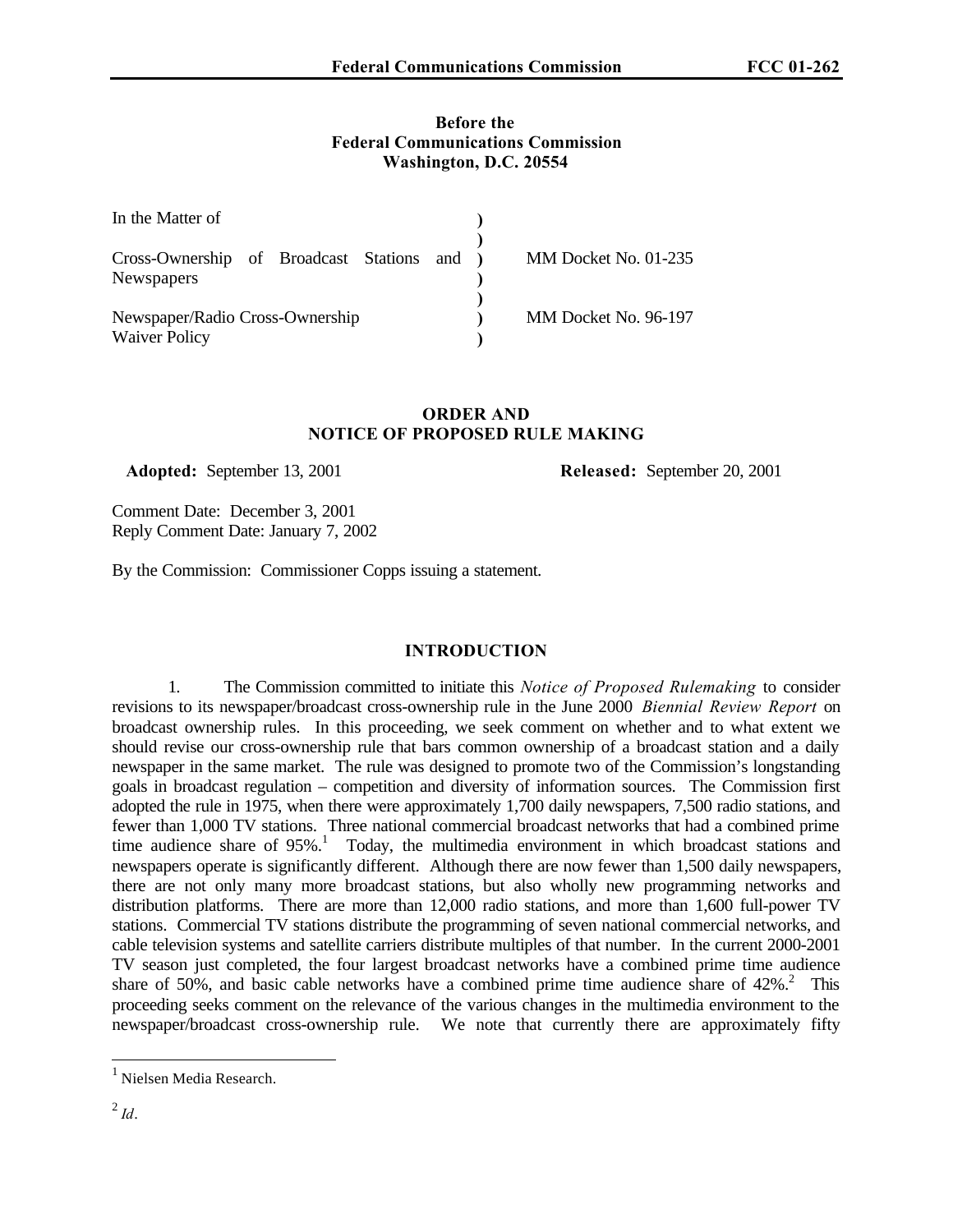grandfathered newspaper/broadcast combinations and 4 permanent waivers of the cross-ownership rule. We urge commenters to provide specific information about the effects these combinations have had in their markets. This data will enable the Commission to analyze the issues based on a solid and complete factual foundation and make decisions accordingly. As the Commission stated when it adopted the rule, "[t]he Commission is obliged to give recognition to the changes which have taken place and see to it that its rules adequately reflect the situation as it is, not was."<sup>3</sup>

#### **BACKGROUND**

2. The newspaper/broadcast cross-ownership rule prohibits common ownership of a fullservice broadcast station and a daily newspaper when the broadcast station's service contour encompasses the newspaper's city of publication.<sup>4</sup> As the Commission explained when it adopted the rule, "[t]he multiple ownership rules," such as the newspaper/broadcast cross-ownership rule, "rest on two foundations: the twin goals of diversity of viewpoints and economic competition."<sup>5</sup> The Commission largely based the newspaper/broadcast cross-ownership rule in particular on the diversity goal, explaining that "it is essential to a democracy that its electorate be informed and have access to divergent viewpoints on controversial issues."<sup>6</sup> The Commission reasoned that structural regulation, such as the newspaper/broadcast cross-ownership rule, promotes diversification of ownership that in turn promotes diversification of viewpoint, because "it is unrealistic to expect true diversity from a commonly owned station-newspaper combination. The divergency of their viewpoints cannot be expected to be the same as if they were antagonistically run."<sup>7</sup> The Supreme Court agreed, upholding the newspaper/broadcast crossownership rule against a First Amendment challenge. The Supreme Court explained that "notwithstanding the inconclusiveness of the rulemaking record, the Commission acted rationally in finding that diversification of ownership would enhance the possibility of achieving greater diversity of viewpoints."<sup>8</sup>

3. In adopting its rule, the Commission had not only prohibited future newspaper/broadcast combinations, but also required existing combinations in highly concentrated markets to divest holdings to come into compliance within five years. The Commission grandfathered combinations in other markets, so long as the parties to the combination remained the same. The Commission, however, contemplated waiving the rule, for existing or future combinations, if: (1) a combination could not sell a station; (2) a combination could not sell a station except at an artificially depressed price; (3) separate ownership and operation of a newspaper and a station could not be supported in a locality; or (4) for whatever reason, the

6 *Id*.

7 *Id*. at 1079-1080.

<sup>&</sup>lt;sup>3</sup> Amendment of Sections 73.34, 73.240, and 73.636 of the Commission's Rules Relating to Multiple Ownership of Standard, FM, and Television Broadcast Stations, Docket No. 18110, *Second Report & Order*, 50 FCC 2d 1046, 1075 (1975) (*Second Report & Order*), *recon*. 53 FCC 2d 589 (1975), *aff'd sub nom. FCC v. National Citizens Comm. for Broadcasting*, 436 U.S. 775 (1978) (*NCCB*).

<sup>&</sup>lt;sup>4</sup> 47 C.F.R. § 73.3555(d). For AM radio stations, the service contour is the 2mV/m contour, *id*. § 73.3555(d)(1); for FM radio stations, the service contour is the 1mV/m contour, *id*. § 73.3555(d)(2); for TV stations, the service contour is the Grade A contour, *id*. § 73.3555(d)(3). A daily newspaper is defined to be one that is published in the English language four or more times per week. *Id*. § 73.3555 n.6.

<sup>5</sup> *Second Report and Order*, 50 FCC 2d at 1074.

<sup>8</sup> *FCC v. National Citizens Comm. for Broadcasting*, 436 U.S. 775, 796 (1978) (*NCCB*).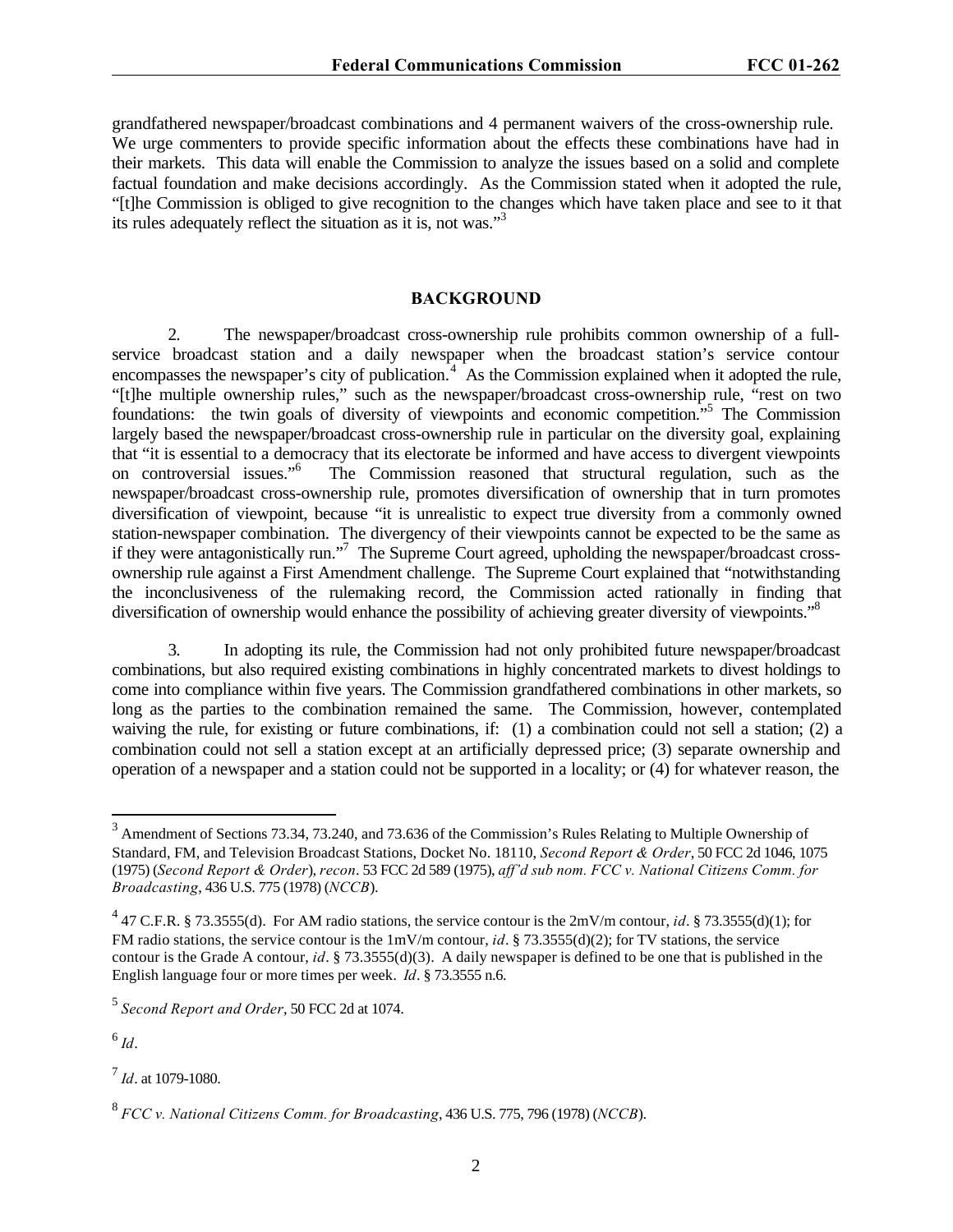purposes of the rule would be disserved.<sup>9</sup> In upholding the rule, the Supreme Court noted the availability of waivers to underscore the reasonableness of the rule.<sup>10</sup> The Commission has granted only four permanent waivers in the twenty-six years since it adopted the rule.<sup>11</sup>

4. For a number of years in the 1980s and 1990s, Congress prohibited the Commission from spending any of its appropriations "to repeal, retroactively apply changes in, or to begin or continue a reexamination of the rules and the policies established to administer" the newspaper/broadcast crossownership rule.<sup>12</sup> In the Commission's 1994 appropriation, however, Congress permitted the Commission to revise its policies with respect to waivers for newspaper/radio combinations.<sup>13</sup> Beginning with the Commission's 1996 appropriation, Congress has not restricted the Commission's review of either its waiver policies or the rule itself.<sup>14</sup>

5. Following the changes in the Commission's appropriations legislation and to develop issues raised by the merger of Capital Cities/ABC and The Walt Disney Company,<sup>15</sup> the Commission issued a *Notice of Inquiry* in 1996 to seek comment on possible revisions to its newspaper/radio cross-ownership

<sup>11</sup> Kortes Communications, Inc., *Memorandum Opinion & Order*, 15 FCC Rcd 11846 (2000) (allowing co-ownership of newspaper and AM station, based on the fact that the station was financially troubled and might go off the air, and was a small participant in the market); Columbia Montour Broadcasting Co., *Memorandum Opinion & Order*, 13 FCC Rcd 13007 (1998) (allowing co-ownership of newspaper and small station, based on the fact that the AM station was financially troubled and could not be sold, and was a small participant in a competitive, diverse market); Fox Television Stations, Inc., *Declaratory Ruling*, 8 FCC Rcd 5341 (1993) (allowing co-ownership of newspaper and TV station in large market, based on the fact that the TV station was reacquiring the newspaper such that the combination did not constitute a new ownership pattern, and the newspaper might not be financially viable on its own), *aff'd sub nom. Metropolitan Council of NAACP Branches v. FCC*, 46 F.3d 1154 (D.C. Cir. 1995); Field Communications Corp., 65 FCC 2d 959 (1977) (allowing co-ownership of two newspapers and TV station, based on the fact that the newspapers were reacquiring the TV station such that the combination did not constitute a new ownership pattern, and the TV station had only recently become financially viable).

<sup>12</sup> *See, e.g.,* Departments of Commerce, Justice, & State, the Judiciary, & Related Agencies Appropriations Act, 1989, Pub. L. No. 100-459, 102 Stat. 2186 (1988); Departments of Commerce, Justice, & State, the Judiciary, & Related Agencies Appropriations Act, 1990, Pub. L. No. 101-162, 103 Stat. 988, 1021 (1989); Departments of Commerce, Justice, & State, the Judiciary, & Related Agencies Appropriations Act, 1991, Pub. L. No. 101-515, 104 Stat. 2101, 2136 (1990); Departments of Commerce, Justice, & State, the Judiciary, & Related Agencies Appropriations Act, 1992, Pub. L. No. 102-140, 105 Stat. 782, 797 (1991); Departments of Commerce, Justice, & State, the Judiciary, & Related Agencies Appropriations Act, 1993, Pub. L. No. 102-395, 106 Stat. 1828, 1846 (1992). The newspaper/broadcast cross-ownership rule was codified at 47 C.F.R. § 73.3555(c) until 1992, at which time it was codified at 47 C.F.R. § 73.3555(d).

<sup>13</sup> Departments of Commerce, Justice, & State, the Judiciary, & Related Agencies Appropriations Act, 1994, Pub. L. No. 103-121, 107 Stat. 1153, 1167 (1993). Congress intended to permit the Commission to waive the rule for newspaper/radio combinations only in the top 25 markets where at least 30 independent broadcast voices would remain after the combination. *Id*.

<sup>14</sup> Omnibus Consolidated Rescission and Appropriations Act of 1996, Pub. L. 104-134, 110 Stat. 1321 (1996).

<sup>15</sup> Capital Cities/ABC, Inc., *Memorandum Opinion & Order*, 11 FCC Rcd 5841 (1996). The Commission granted the applicants temporary waivers of the rule, and committed to reexamining its waiver policies for newspaper/radio combinations in a subsequent proceeding.

 9 *Second Report & Order*, 50 FCC 2d at 1085.

<sup>10</sup> *NCCB*, 436 U.S. at 820 n.20.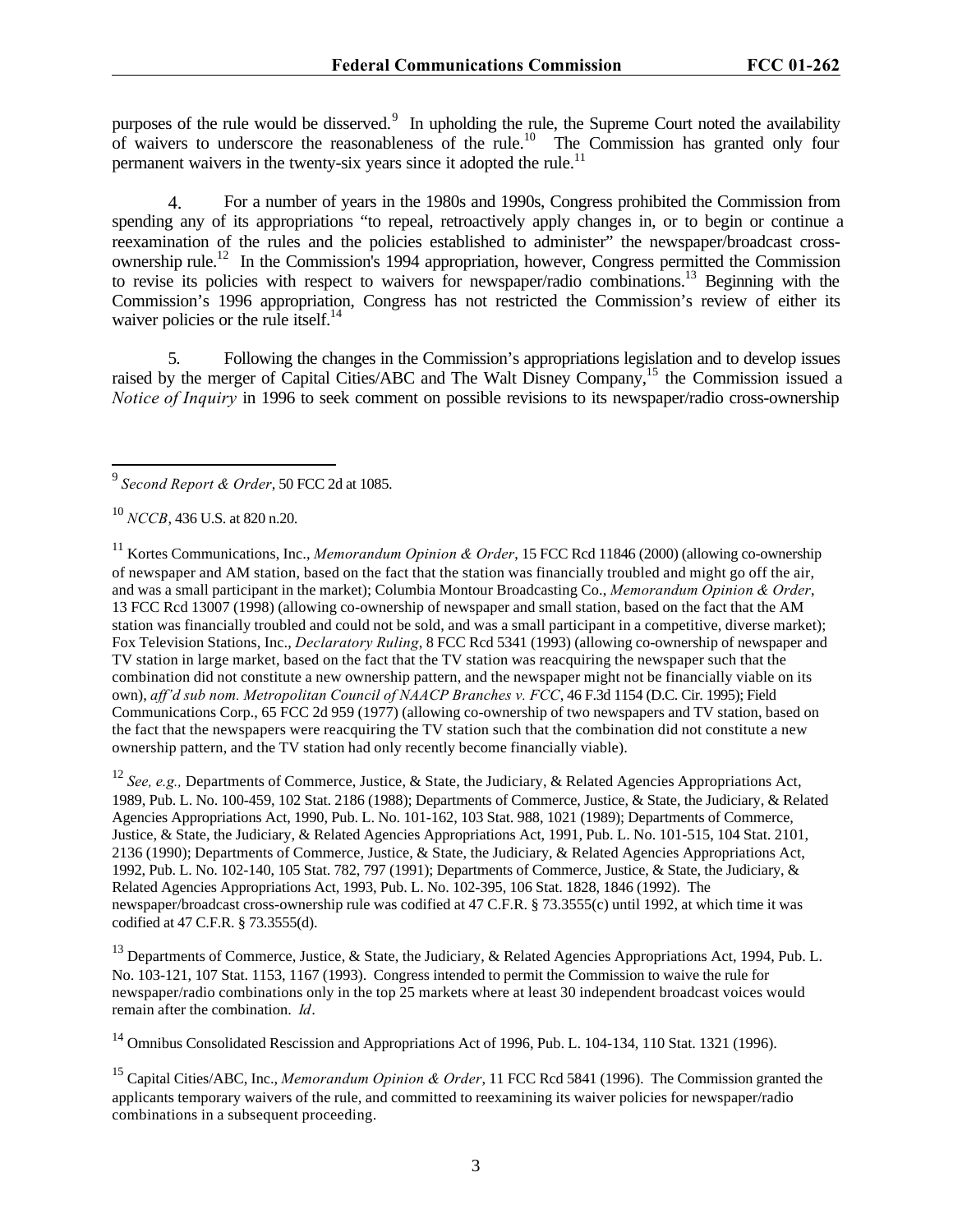waiver policies.<sup>16</sup> In the *Newspaper/Radio NOI*, the Commission asked whether it should revise its waiver policy in ways that might make it less stringent and/or more objective. For example, it asked whether the Commission should adopt a policy to waive the rule when a transaction involves parties in a market of a particular rank and/or a certain number of independently owned voices would remain in the market after a proposed newspaper/radio combination.<sup>17</sup>

6. In February 1996, the Telecommunications Act of 1996 also became law.<sup>18</sup> Section 202 instructed the Commission to revise particular ownership rules and waiver policies, but the newspaper/broadcast cross-ownership rule and waiver policies were not among them.<sup>19</sup> In fact, the legislative history of the 1996 Act shows that Congress expressly considered but rejected making changes to the newspaper/broadcast cross-ownership policies.<sup>20</sup> At the same time, section 202(h) of the 1996 Act instructs the Commission to review each of its ownership rules biennially, to determine whether the rule is "necessary in the public interest as a result of competition" and repeal or modify any rule it finds is no longer in the public interest. In sum, Congress has directed the Commission to review its newspaper/broadcast cross-ownership rule as part of its biennial review process, but has not directed it to take any particular action. $21$ 

7. As required by section 202(h) of the 1996 Act, the Commission examined the newspaper/broadcast cross-ownership policies more broadly in its first biennial review proceeding on broadcast ownership rules. The Commission adopted another *Notice of Inquiry* in 1998,<sup>22</sup> and issued a

We are aware, however, that the Commission in a handful of cases has waived the newspaper/broadcast crossownership rule, subject to the outcome of the *Newspaper/Radio NOI*. For example, in 1997, the Commission waived the rule to permit Cox Radio, Inc. to own a newspaper that was published in a community within the signal contour of a commonly owned radio station, until six months after the issuance of a final order in the *Newspaper/Radio NOI* proceeding. Because we terminate that proceeding today, this waiver and all similar waivers will now be subject to the outcome of the instant proceeding, initiated by this *Notice of Proposed Rulemaking*.

<sup>17</sup> *Newspaper/Radio NOI*, 11 FCC Rcd at 13009-13010, ¶ 10.

 $\overline{a}$ 

<sup>18</sup> Telecommunications Act of 1996, Pub. L. No. 104-104, 110 Stat. 56 (1996).

<sup>19</sup> For example, sections 202(a)-(f) instructed the Commission to eliminate its national radio ownership rule, and to revise its local radio ownership rules, national TV ownership rule, radio/TV cross-ownership waiver policies, dual network rule, and cable system/broadcast network cross-ownership rule.

 $^{20}$  141 Cong. Rec. E1571 (Aug. 1, 1995) (indicating that Congressman Stearns had proposed an amendment to repeal the newspaper/broadcast cross-ownership rule).

<sup>21</sup> Last year, the Commission concluded that, "while the Commission now has the authority and the obligation to reevaluate the newspaper/broadcast cross-ownership rule, and its policy regarding waivers thereof, there is no explicit Congressional guidance on how that authority should be exercised." 1998 Biennial Regulatory Review – Review of the Commission's Broadcast Ownership Rules and Other Rules Adopted Pursuant to Section 202 of the Telecommunications Act of 1996, MM Docket No. 98-35, *Report*, 15 FCC Rcd 11058, 11102, ¶ 83 (2000) (*Biennial Review Report*).

<sup>22</sup> 1998 Biennial Regulatory Review – Review of the Commission's Broadcast Ownership Rules and Other Rules Adopted Pursuant to Section 202 of the Telecommunications Act of 1996, MM Docket No. 98-35, *Notice of Inquiry*, 13 FCC Rcd 11276 (1998) (*Biennial NOI*). The Commission incorporated the record from the *Newspaper/Radio NOI* into the record of the *Biennial NOI. See id*. at 11286, ¶ 30.

<sup>16</sup> Newspaper/Radio Cross-Ownership Waiver Policy, MM Docket No. 96-197, *Notice of Inquiry*, 11 FCC Rcd 13003 (1996) (*Newspaper/Radio NOI*). The issues raised by the *Newspaper/Radio NOI* are subsumed within this proceeding, which considers both rule and waiver changes for both newspaper/radio and newspaper/TV combinations. Accordingly, we will terminate the *Newspaper/Radio NOI* proceeding.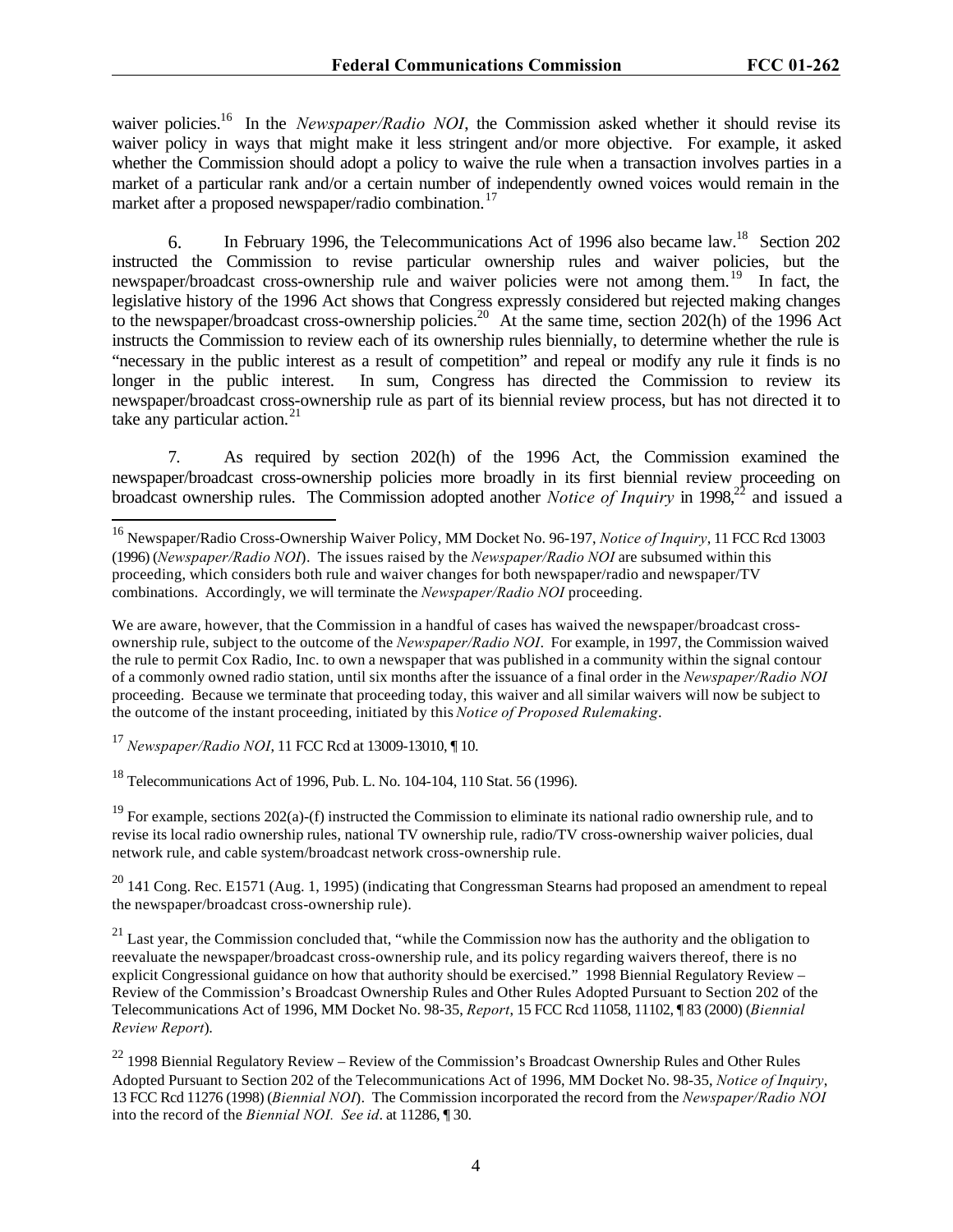report last year, on six of its broadcast ownership rules, including the newspaper/broadcast crossownership rule. The Commission concluded that the newspaper/broadcast cross-ownership rule continues to serve the public interest because it furthers diversity, and therefore should be retained.<sup>23</sup> However, the Commission also noted that the rule might not be necessary to achieve its intended public interest benefits under certain circumstances. More specifically, the Commission stated that "[t]here may be instances, for example, in which, given the size of the market and the size and type of the newspaper and broadcast outlet involved, sufficient diversity and competition would remain if a newspaper/broadcast combination were allowed."<sup>24</sup> Thus, the Commission committed to undertaking a rulemaking proceeding to tailor the rule accordingly.<sup>25</sup>

#### **DISCUSSION**

8. Since the Commission adopted the newspaper/broadcast cross-ownership rule over twenty-five years ago, the local media marketplace has changed dramatically. We focus on the *local* media marketplace because this is the marketplace with which the Commission's newspaper/broadcast policies have been concerned: the rule prohibits common ownership of broadcast stations and newspapers within the same community. In this proceeding, we seek to examine our newspaper/broadcast crossownership policies in the context of these changes in the local media marketplace, evaluating the extent to which the rule is, in the language of section 202(h) of the Act, "necessary in the public interest as a result of competition," and taking into account our diversity and competition goals.<sup>26</sup> We therefore seek comment on how the changes in the local media marketplace impact our competition and diversity goals, and whether these changes should impact our newspaper/broadcast cross-ownership rule and waiver policies.

9. Current Status of the Media Marketplace. The number of local media outlets has grown substantially since 1975. A significant portion of this growth has occurred within the broadcast industry itself. A total of 7,785 radio stations were on the air as of January 1,  $1975$ ;<sup>27</sup> as of June 30, 2001, the Commission had licensed 12,932 radio stations.<sup>28</sup> A total of 952 TV stations were on the air on January 1,

 $\overline{a}$ 

<sup>25</sup> *Biennial Review Report*, 15 FCC Rcd at 11105, ¶ 88. In its 2000 biennial regulatory review proceeding, the Commission did not alter the recommendations it had made with respect to the newspaper/broadcast crossownership rules in the 1998 biennial review proceeding. *See* 2000 Biennial Regulatory Review, CC Docket No. 00-175, *Report*, 16 FCC Rcd 1207 (2001). In the Updated Staff Report, Appendix IV, Part 73, the staff noted that the comments of Newspaper Association of America filed in the 2000 biennial regulatory review proceeding would be placed in the record of this proceeding. We hereby include these comments in the instant record.

<sup>26</sup> The Commission recently engaged in a similar review and revision process with its local TV multiple ownership rules, ultimately amending those rules to permit common ownership of two TV stations under certain circumstances, and at least one TV station and one or more radio stations, within the same area. Review of the Commission's Regulations Governing Television Broadcasting, MM Docket No. 91-221, *Report and Order*, 14 FCC Rcd 12903 (1999) (*Local TV Ownership Report & Order*). Common ownership of a newspaper and even a single broadcast station within the same area, however, remains prohibited.

<sup>27</sup> *Broadcasting & Cable Yearbook 2000*, at D-718.

<sup>23</sup> *Biennial Review Report*, 15 FCC Rcd at 11105-11108, ¶¶ 89-93.

<sup>&</sup>lt;sup>24</sup> *Id.* at 11105, ¶ 88. The Newspaper Association of America challenged the Commission's decision not to repeal the rule. *Newspaper Ass'n of America v. FCC*, Case No. 00-1375 (D.C. Cir. filed Aug. 16, 2000). By order dated August 30, 2000, the court held the case in abeyance, and requires periodic status reports from the parties.

 $^{28}$  FCC News Release "Broadcast Station Totals as of June 30, 2001," July 13, 2001.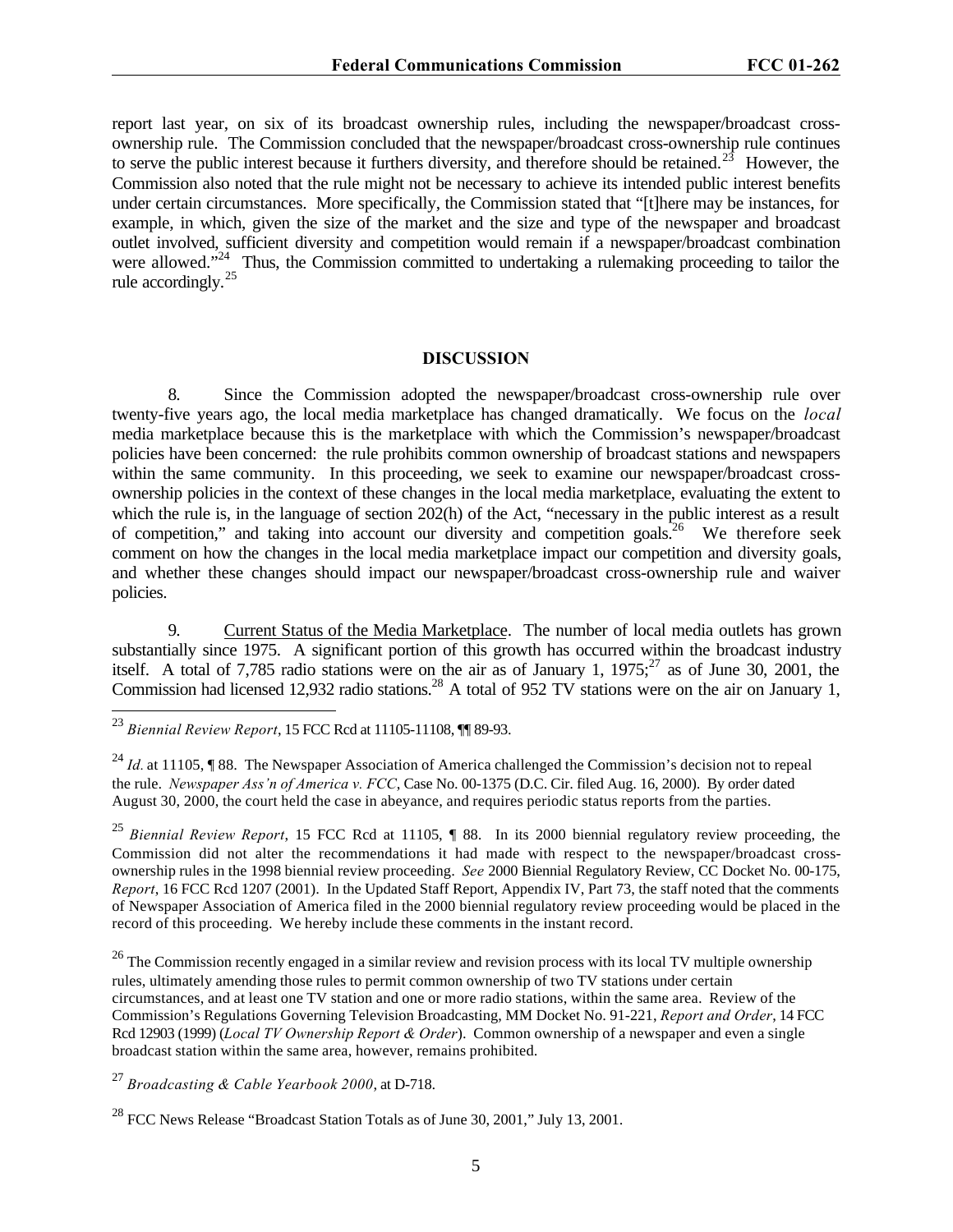$1975;^{29}$  as of June 30, 2001, the Commission had licensed 1,678 full power television stations, 2,396 low power TV stations, and 232 Class A TV stations.<sup>30</sup> In 1975, there were three national commercial broadcast networks, and today there are seven such networks. Although the number of broadcast networks and stations has increased, however, the relative viewership of them has declined. The prime time audience share of the affiliates of the three major broadcast networks (ABC, CBS, NBC) was 95% in 1975; today, the prime time audience share of all commercial television stations (affiliates of ABC, CBS, Fox, NBC, PaxNet, UPN, WB, and independent stations) is only 61%. We seek comment on the relevance of these developments to our newspaper/broadcast cross-ownership policies.

10. Changes in the newspaper industry since 1975 have been more mixed. Although the number of daily newspapers has decreased since 1975, the number of weekly newspapers has increased. The number of daily newspapers has declined from 1,756 in 1975, to 1,422 in 2000.<sup>31</sup> The total circulation of morning and evening daily newspapers has declined by about 8% from 60.6 million in 1975 to 55.8 million in 2000.<sup>32</sup> However, the combined circulation of smaller, more targeted newspapers, often published weekly, has more than doubled: 7,612 weekly newspapers had a circulation of approximately 35.9 million in 1975, whereas 7,915 such newspapers had a circulation of approximately 81.6 million in 1996.<sup>33</sup> These weekly newspapers are often the source of local information. We seek comment on these figures and their significance to our newspaper/broadcast cross-ownership rule, as well as any other data we should consider.

11. Besides the changes in the broadcast and newspaper industries, there has been a proliferation of other outlets in the local media marketplace. In 1975, cable television systems served only 13% of TV households.<sup>34</sup> By June 2000, they served 67.4% of TV households, or 67.7 million people.<sup>35</sup> There are over 200 video programming services available on cable systems.<sup>36</sup> In October 2000, 99% of all cable customers subscribed to systems with capacities of 30 channels or more, and over 68% subscribed to systems with capacities of 54 of more channels.<sup>37</sup> More than 6% subscribed to systems with a channel capacity of 91 or more channels.<sup>38</sup> The combined audience share of basic and premium networks is 48%.<sup>39</sup> Other multichannel programming distributors (MVPDs), most notably direct broadcast satellite (DBS) providers, now compete in the marketplace but were nonexistent in 1975. DBS has grown

<sup>32</sup> *Id*.

 $\overline{a}$ 

<sup>33</sup> Newspaper Ass'n of America, Petition for Rulemaking, at 24 (filed Apr. 28, 1997) (NAA Petition).

<sup>34</sup> National Cable Television Association, Cable Television Developments at 2 (Fall 1996).

<sup>35</sup> Annual Assessment of the Status of Competition in the Market for the Delivery of Video Programming, CS Docket No. 00-132, *Seventh Annual Report*, 16 FCC Rcd 6005, 6017, ¶ 19 (2001) (*Seventh Annual Report*).

<sup>36</sup> *Id.* at Table B-5.

<sup>37</sup> *Id.* at 6018, ¶ 21.

<sup>38</sup> *Id*.

<sup>29</sup> *Broadcasting & Cable Yearbook 2000*, *supra* note 27, at B-250.

 $30$  FCC News Release "Broadcast Station Totals as of June 30, 2001," July 13, 2001.

<sup>31</sup> SRDS, *Circulation 2001*, at 1038.

<sup>39</sup> Nielsen Media Research, *2000 Report on Television*, at 17.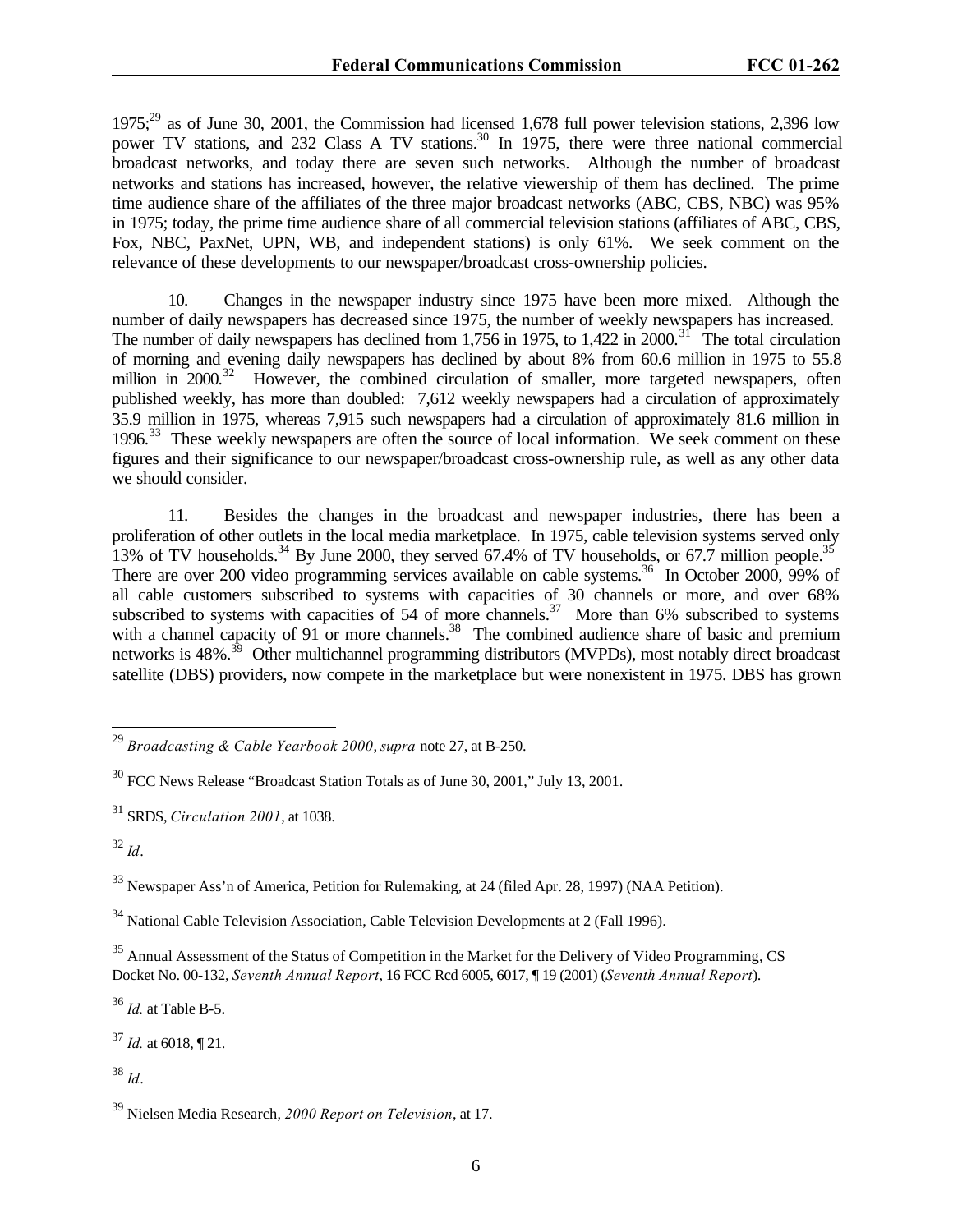rapidly, and now serves nearly 13 million subscribers, or over 15% of MVPD households.<sup>40</sup> Other MVPDs serve another nearly 4 million subscribers. All of these MVPDs distribute the programming of many networks. Today, almost 84% of all TV households subscribe to an MVPD.<sup>41</sup> We seek comment on the impact of these alternative media outlets on our newspaper/broadcast cross-ownership policies.

12. As of November 2000, 56% of Americans had access to the Internet from home,<sup>42</sup> which was not commercially available in 1975. The Internet has the potential to be a significant source of local and national news and information, and, to a limited though increasing extent, audio and video programming. The Internet may provide advertisers with alternative means of reaching their potential customers. We seek specific data on the impact of the Internet in the local media marketplace.

13. Although the number of media outlets has grown, so has the concentration in their ownership. Historically, the Commission has had both local and national ownership limits for broadcast stations. In 1975, on the local level, the Commission prohibited common ownership of two radio stations within the same type of service, or two TV stations when their signal contours overlapped. On the national level, the Commission prohibited common ownership of more than seven AM, seven FM, and seven TV stations. Pursuant to the 1996 Act, the Commission eliminated any national ownership limit on radio stations, and relaxed the national TV ownership limit to permit common ownership of TV stations that reach as many as 35% of TV households. It also relaxed its local radio ownership rules, and in 1999, its local TV multiple ownership rule. The result is that, while in 1975 a single entity could not own more than fourteen radio stations nationwide, today one entity owns more than  $1,000$  radio stations nationwide.<sup>43</sup> In addition, at approximately the same time that the 1996 Act became law, there were approximately 5,100 owners of commercial radio stations, while now there are only approximately 3,800 owners, a decrease of 25%. Moreover, in 1995 there were 543 entities that owned commercial TV stations,<sup>44</sup> while today there are only 360.<sup>45</sup> We seek comment on the relevance of consolidation in the broadcast industry to our newspaper/broadcast cross-ownership policies, and additional data on how this consolidation has impacted the local media marketplace.

14. Diversity. As noted above, the Commission adopted the newspaper/broadcast crossownership rule largely to promote and protect a diversity of viewpoints.<sup>46</sup> The Commission has sought to ensure that the public has access to a diversity of viewpoints to promote First Amendment values. In the words of the Supreme Court, "[t]hat Amendment rests of the assumption that the widest possible dissemination of information from diverse and antagonistic sources is essential to the welfare of the public.  $\ldots$ <sup>47</sup> The Commission historically has sought to promote its goal of viewpoint diversity indirectly through

<sup>40</sup> *Seventh Annual Report*, 16 FCC Rcd at 6037, ¶ 61.

 $^{41}$  *Id*. at 6008, ¶ 6.

<sup>42</sup> *Id.* at 6054, ¶ 107.

<sup>43</sup> BIA MasterAccess Database, Mar. 2001.

<sup>44</sup> *Broadcasting & Cable Yearbook 1995*, at A98-A123.

<sup>45</sup> BIA MasterAccess Database, Mar. 2001.

<sup>46</sup> *See supra* ¶ 2.

<sup>47</sup> *Associated Press v. United States*, 326 U.S. 1, 20 (1945) (*Associated Press*).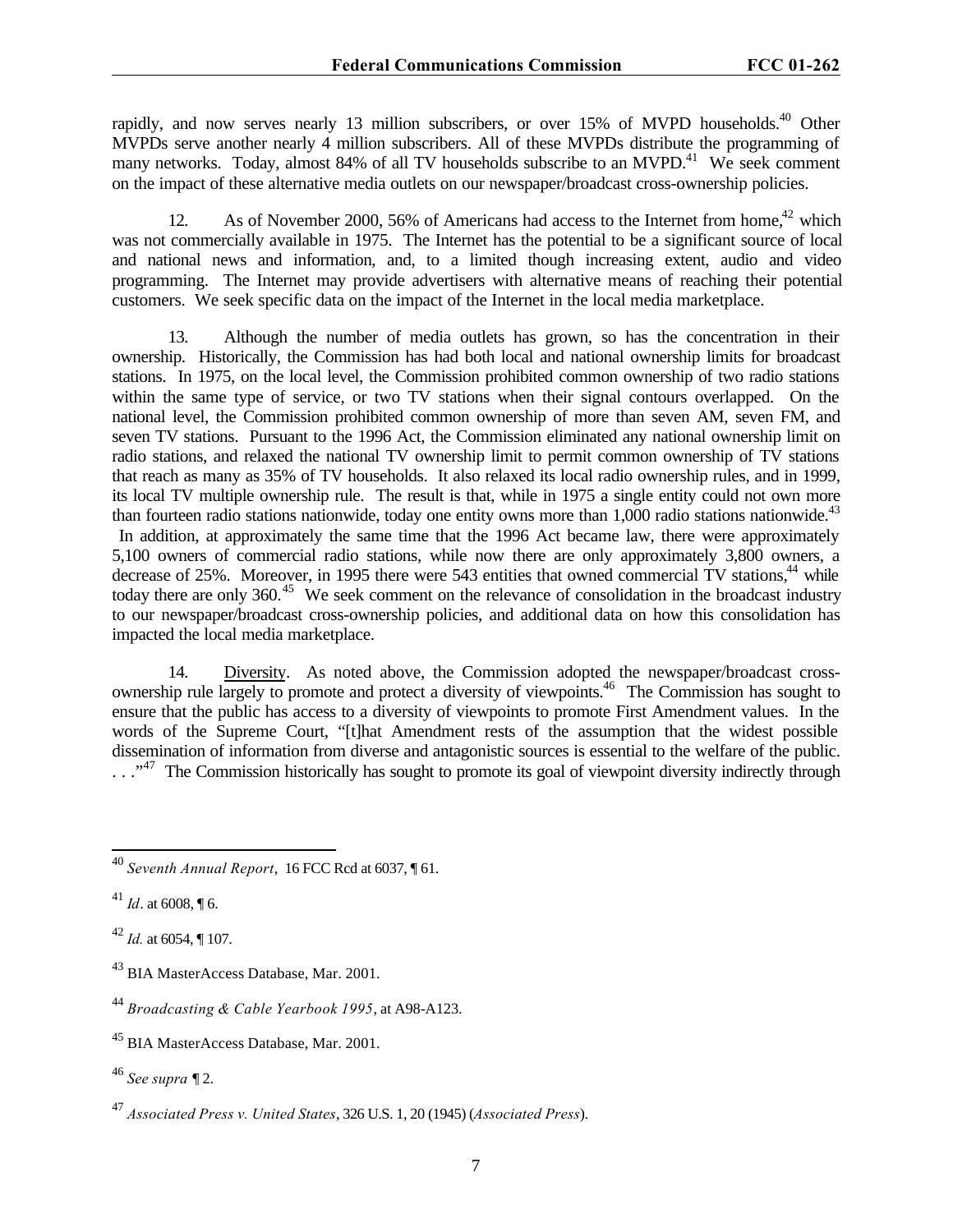structural regulation, such as ownership rules.<sup>48</sup> We note that the Commission goal of diversity of viewpoint has been particularly important in the context of newspaper/broadcast cross-ownership, given the reliance the public has placed on these media as sources of local news and information.<sup>49</sup>

15. As we evaluate our newspaper/broadcast cross-ownership rule, we begin by asking whether the newspaper/broadcast cross-ownership rule continues to be necessary to protect a diversity of viewpoints. As noted above, consumers today have many media outlets from which to obtain news and information. While the number of daily newspapers has declined, the number of weekly newspapers has doubled since 1975. In addition, approximately 77% of commercial TV stations provide local news.<sup>50</sup> Virtually all affiliates of ABC, CBS, and NBC provide local news, and approximately one third of other broadcast TV stations do.<sup>51</sup> This latter group includes stations affiliated with the Fox network, which did not even exist in 1975. As of 1999, approximately thirty regional cable news networks provided news and information targeted to more local areas than their national counterparts, such as  $CNN$ <sup>52</sup>. These networks did not exist in 1975. Recent studies also show that the Internet is becoming an increasingly significant source of news and information. Indeed, these studies suggest that some Americans are turning to the Internet for news instead of TV, in particular broadcast  $TV<sup>53</sup>$  We seek comment on what information consumers actually access and how successful independent Internet-based providers of information have been. Are the data different for different types of local markets, or for different demographic and income groups? If so, what is the relevance of those differences for purposes of evaluating the newspaper/broadcast cross-ownership rule? Are there still other media that are sources of local news and information? Does the proliferation of these new media mean that the newspaper/broadcast crossownership rule is no longer necessary to ensure that consumers of news and information have access to diverse ideas and viewpoints?<sup>54</sup>

16. Although the number of media outlets has increased, the Commission traditionally has focused on the number of different owners, as opposed to the number of media outlets, because as noted,

 $\overline{a}$ 

<sup>50</sup> Vernon Stone, *News Operations at U.S. TV Stations*, available at <<u>web.missouri.edu/~jourvs/gtvops.html</u>>.

<sup>51</sup> *Id*. Professor Stone last formally surveyed stations in 1994, and updated those results with estimates in 2001. The general percentage of stations with news operations is an estimate; the specific percentages for network affiliates is based on the 1994 survey data, which he believes are still accurate: "over the 1994-2000 period, new shops appear to have offset shutdowns, leaving little net change in the numbers."

<sup>52</sup> Deborah D. McAdams, *Cable News Nets Go Small*, Broadcasting & Cable at 42-50 (Sept. 27, 1999). Although some of these regional cable news networks are new independent sources of information within their service areas, many are not, because they are owned and operated by co-located broadcast stations or newspapers.

<sup>53</sup> Pew Research Center, *Investors Now Go Online for Quotes, Advice: Internet Sapping Broadcast News Audience*, available at <www.people-press.org/media00rpt.htm>.

<sup>48</sup> In the past, the Commission also used direct techniques of programming regulation to achieve its goal. *See* Review of the Commission's Regulations Governing Television Broadcasting, MM Docket No. 91-221, *Further Notice of Proposed Rulemaking*, 10 FCC Rcd 3524, 3547-3549, ¶¶ 58-59 (1995) (*TV Further Ownership Notice*).

<sup>&</sup>lt;sup>49</sup> According to a 1998 survey, 41% of Americans cited television as their primary source of local news, 17% cited newspapers, and 11% cited radio stations. *See* RTNDA, *Americans Rely on Local Television News, Rate It Highly,* and Consider It Fair, available at <<u>www.rtnda.org/issues/survey.htm#download</u>>. We seek additional and updated information on the relative importance of various media to the public in terms of where it turns for local news and information.

<sup>&</sup>lt;sup>54</sup> We note, however, that although the number of radio stations has increased over the years, the number with newsrooms has dropped from approximately 5,500 in 1994 to 4,500 in 2001. Vernon Stone, News Operations at U.S. Radio Stations, available at <web.missouri.edu/~jourvs/graops.html>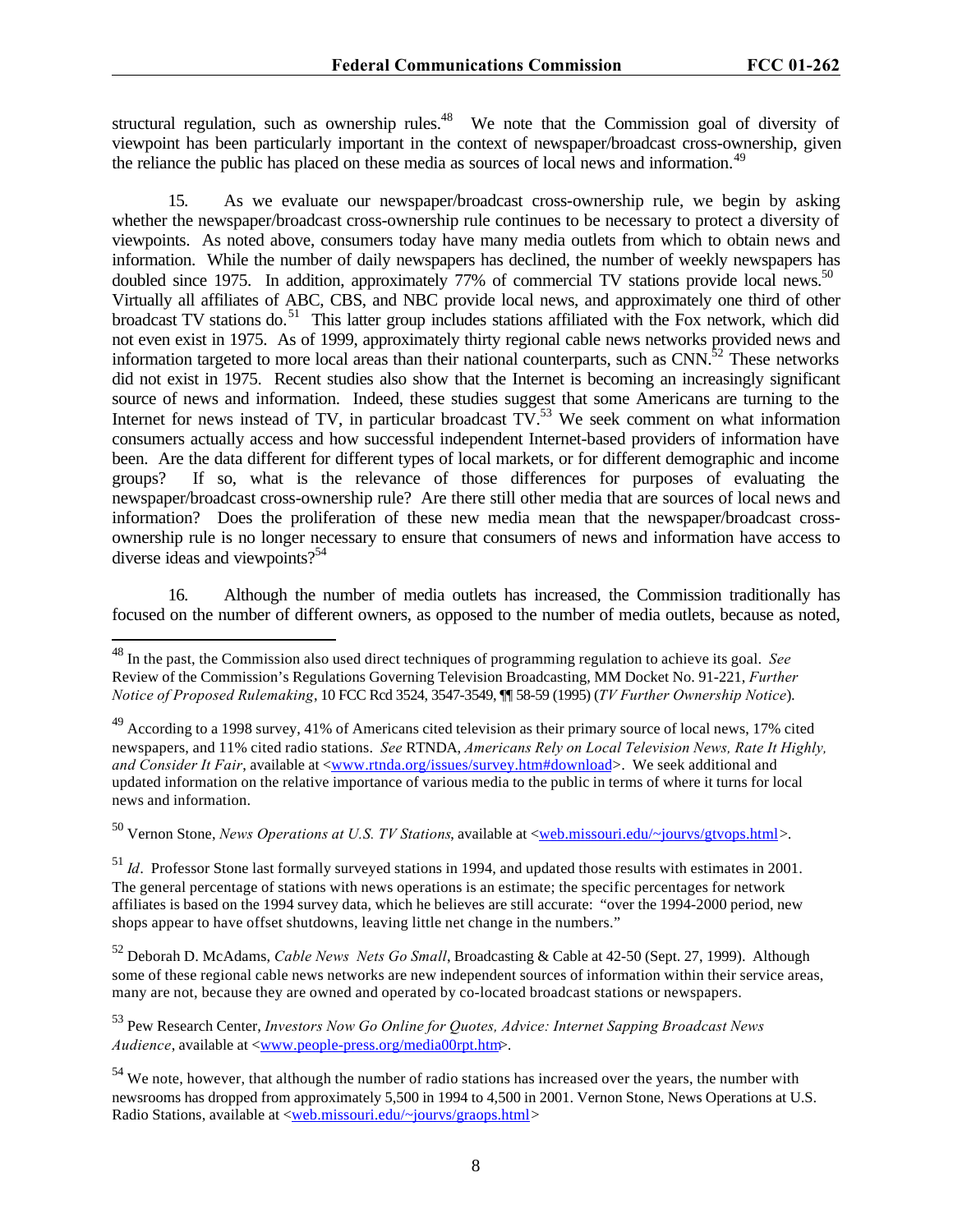the Commission has thought that diversity in ownership promotes diversity in viewpoint. According to this theory, common ownership of media outlets means that they are one and the same for purposes of viewpoint diversity. Under this view, the growth in the number of broadcast outlets is counterbalanced by the consolidation in ownership of them. Accordingly, the development of regional cable news networks might not be considered especially important in terms of diversity analysis, because more than half of them are owned by co-located broadcast stations or newspapers.<sup>55</sup> In addition, the growth of news-oriented websites likewise might not be considered particularly significant, because many do not focus on local news and information, and those that do are often operated by existing local media, such as broadcast stations and newspapers.<sup>56</sup> We seek comment on the level of independence of other media, including the Internet.

17. The relationship between ownership diversity and viewpoint diversity is the subject of considerable debate. The Commission has noted the argument that "the greater the concentration of ownership, the greater the opportunity for diversity of content."<sup>57</sup> Under this view, competing parties in a market have a commercial incentive to air "greatest common denominator" programming, while a single party that owns all stations in a market has a commercial incentive to air more diverse programming to appeal to all substantial interests. On the other hand, there also is the argument that the existence of multiple owners competing in a market is likely to provide viewpoint diversity – rather than content diversity – providing the "divergent viewpoints on controversial issues" which the Commission has stated is "essential to democracy."<sup>58</sup> We seek comment on these competing theories of the relationship between ownership diversity and viewpoint diversity. Are commercial incentives adequate to protect the public's access to a variety of viewpoints from commonly owned media? Is there a difference between the relevance of the competing theories in terms of diversity of entertainment programming and news or public affairs programming? Or as applied across different media? We note that the Commission has suggested that the theory that consolidation promotes diversity in content might apply to entertainment programs and formats, but not to news and public affairs programming.<sup>59</sup> Should the Commission give greater weight to viewpoint diversity in the latter area because it serves core First Amendment values of helping to ensure robust discussion of issues of public concern?<sup>60</sup> Are there ways that the Commission can attempt to promote viewpoint diversity beyond structural regulation? What role if any do other legal requirements, for example those that require broadcasters to provide political candidates access to their facilities under certain conditions,<sup>61</sup> or that require cable systems to set aside channel capacity for certain uses  $(e.g.,)$ PEG, leased access),<sup>62</sup> play in promoting diversity? Historically, broadcast stations and newspapers have

<sup>58</sup> *Second Report & Order*, 50 FCC 2d at 1074.

<sup>59</sup> *Id*.

 $\overline{a}$ 

<sup>60</sup> *See, e.g., Associated Press*, 326 U.S. at 20 ("The First Amendment . . . rests on the assumption that the widest possible dissemination of information from diverse and antagonistic sources is essential to the welfare of the  $public. . . .".$ 

 $61$  47 U.S.C. § 312(a)(7) (authorizing the Commission to revoke a broadcaster's license for failure to provide legally qualified candidates for federal office access to its facilities); 47 U.S.C. § 315(a) (requiring a licensee to provide equal opportunities to all legally qualified candidates for a political office to use its facilities).

 $62$  47 U.S.C.  $88$  531, 532.

<sup>55</sup> Deborah D. McAdams, *supra* note 52, at 44-50.

<sup>56</sup> Howard Kurtz, *Is Online Journalism On Its Way Out? Web Sites Struggle Financially Despite Millions of Visitors*, Washington Post, Feb. 21, 2001. Moreover, many online journalism companies have recently left the marketplace due to capital problems. *Id*.

<sup>57</sup> *TV Further Ownership Notice*, 10 FCC Rcd at 3551, ¶ 63.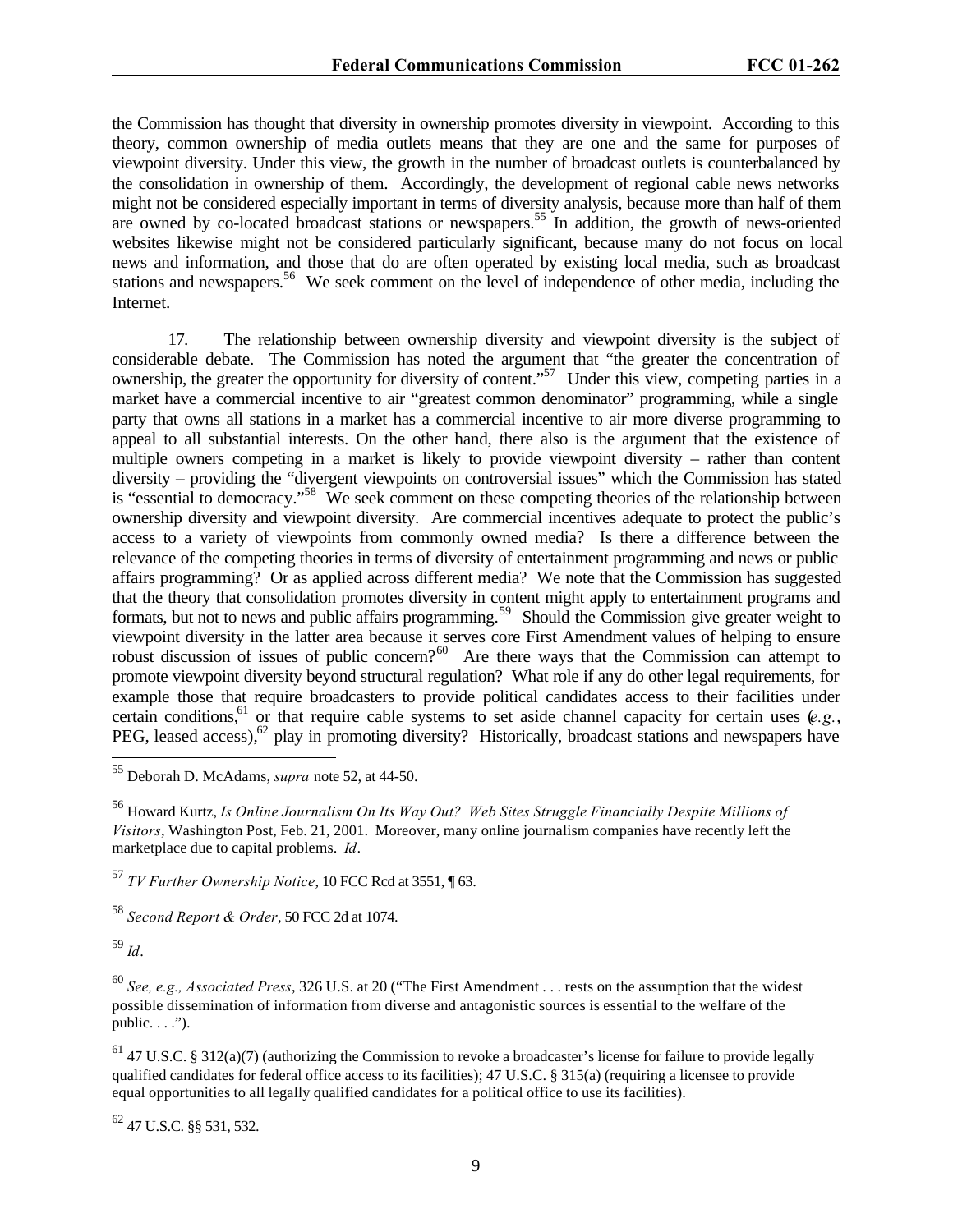been viewed as the gatekeepers in the local marketplace of ideas. Given the significant changes in the local media marketplace, is this viewpoint still accurate?

18. In addition to comments on the competing theories of viewpoint diversity described above, we seek comment on and data about actual and potential effects on diversity of the newspaper/broadcast cross-ownership rule and our proposed options for modifying the rule. Is it possible that the effect on diversity will be different depending on the size of the markets involved, or the predominance of newspapers and broadcast stations in a particular local market? Would the increase or decrease in access to diverse viewpoints affect different demographic or income groups differently? Is there some other variable that would affect the relationship between ownership diversity and viewpoint diversity? Commenters arguing for or against these theories are encouraged to provide specific analyses and data to support their arguments.

19. Competition. Our multiple ownership rules traditionally have been designed to serve the "twin" goals of competition and diversity.<sup>63</sup> In addition, section 202(h) of the 1996 Act instructs the Commission to review each of it ownership rules, including the newspaper/broadcast cross-ownership rule, biennially to determine whether the rule is "necessary in the public interest as a result of competition," and then to tailor the rule accordingly. As we review our newspaper/broadcast cross-ownership policies, we therefore seek information about the economic impact of maintaining or modifying the rule. As we do so, we focus on the primary economic market in which broadcast stations and newspapers may compete: advertising. As the Commission stated in its recent proceeding relaxing the dual network rule, the Commission has historically considered and promoted competition in advertising markets in order to enhance the welfare of listeners and viewers of broadcast services.<sup>64</sup> This is because advertisers provide all of the financial support for programming on broadcast stations, and have a commercial incentive to prefer programming with widespread appeal, all other things remaining the same.<sup>65</sup> As more and more Americans, however, subscribe to MVPDs, and thus do not receive their television service free and overthe-air, it may be appropriate for the Commission to reexamine its approach to and emphasis on the advertising market.<sup>66</sup> Who benefits from lower advertising rates? Is it the role of the Commission to ensure these benefits? What are the other economic markets in which broadcast stations and newspapers compete? Is there a better measure of the state of economic competition than the advertising market?

20. Competition analysis requires us to define the relevant product and geographic markets in which broadcasters and newspapers compete, as well as the market share of the participants within the relevant market, and then weigh the competitive benefits of consolidation (*e.g*., economies of scale and scope that may lead to lower costs and prices or superior products) against the harms (*e.g*., the exercise of market power). $67$  We seek information that would help us conduct our analysis.

21. Our first task is to define the relevant product market. Measured on an aggregate, national basis, advertisers spend about 45% of all local advertising dollars on newspapers, about 16% on

 $\ddot{\phantom{a}}$ 

<sup>63</sup> *See, e.g., Biennial Review Report*, 15 FCC Rcd at 11061, ¶ 5; *Local TV Ownership Report & Order*, 14 FCC Rcd at 12911-12917, ¶¶ 17-27.

<sup>64</sup> *See* Amendment of Section 73.658(g) of the Commission's Rules – the Dual Network Rule, MM Docket No. 00- 108, *Report & Order*, 16 FCC Rcd 11114, 11122, n.44 (rel. May 15, 2001) (*Dual Network Report & Order*).

<sup>&</sup>lt;sup>65</sup> More precisely, advertisers have an incentive to reach customers who are likely to buy their products. They thus have an incentive to reach the widest audience possible for their product at the lowest price.

<sup>66</sup> *Dual Network Report & Order*, 16 FCC Rcd at 11122, n.44.

<sup>67</sup> *TV Further Ownership Notice*, 10 FCC Rcd at 3532, ¶ 16.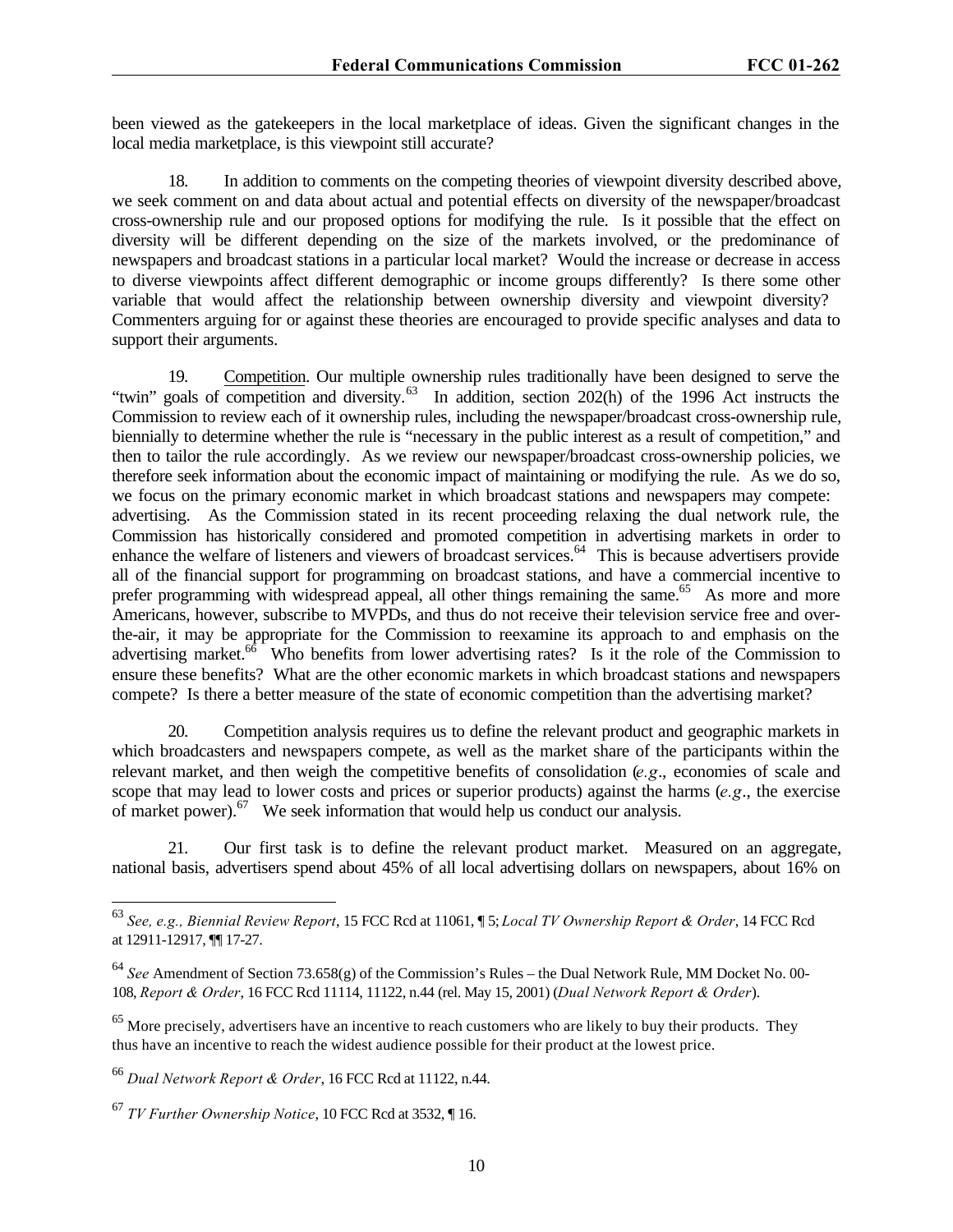radio stations, and about 15% on broadcast TV stations.<sup>68</sup> There is considerable debate, however, on the extent to which advertising in one of these media is a substitute for advertising on another, and thus the extent to which they are in fact in the same product market.<sup>69</sup> We seek comment on this issue. To what extent is advertising on a broadcast station a substitute for advertising in a newspaper, *i.e*., to what extent do advertisers shift their expenditures between broadcast stations and newspapers as one medium raises the prices it charges for advertising? Does the answer depend on whether the broadcast medium is radio or television? Does the answer depend on whether the newspaper is published daily or weekly? Do advertisers seek to use broadcast media and newspapers to reach different demographic groups? We also note that classified advertising appears to be a type of advertising for which broadcast stations do not compete with newspapers. What other types of advertising should be viewed as a separate market? Have the decrease in the number of daily newspapers, and the increase in the number of broadcast stations, affected the way in which these media compete? We note that when the Commission adopted the newspaper/broadcast cross-ownership rule, it observed that the Department of Justice defined the relevant product market to include newspapers and broadcast stations.<sup>70</sup> Currently, however, the Department of Justice views radio as a separate product market.<sup>71</sup> Courts have likewise concluded that the local newspaper advertising market is a distinct antitrust market from the local media advertising markets.<sup>72</sup> We seek comment on these views.

22. Are other media reasonable substitutes for advertising on broadcast stations, newspapers or both, such that these other media should be considered in the same product market? Measured on an aggregate national basis, advertising on cable now accounts for nearly 4% of the total of all local advertising dollars.<sup>73</sup> Cable systems<sup>7</sup> share of the local advertising market thus appears small currently, but it is continuing to grow. For example, cable systems' share of the local advertising market was only 1% in 1990, meaning that it has quadrupled in the last decade.<sup>74</sup> Does the availability of advertising on cable systems constrain broadcast stations' and newspapers' ability to raise their advertising prices? Do other MVPDs such as DBS compete with broadcast stations and newspapers in the local advertising market? Do they have plans to do so? How do banner ads on websites affect the relevant product market? How substitutable is Internet advertising for other forms of media advertising? Are there other media that should be included in the relevant market?

 $\ddot{\phantom{a}}$ 

 $^{68}$  U.S. Advertising Volume 2000-2001, prepared for Advertising Age by Robert J. Coen, Universal McCann. TV networks and stations have a much higher percentage of all national advertising dollars.

<sup>69</sup> *See, e.g*., *Second Report & Order*, 50 FCC 2d at 1056-1057. *Compare* Robert Ekelund, George Ford, and John Jackson, *Is Radio Advertising a Distinct Local Market? An Empirical Analysis*, 14 Review of Industrial Organization, 239 (1999) (concluding that radio advertising constitutes a distinct antitrust market) *with* Barry Seldon, R. Todd Jewell, Daniel O'Brien, *Media Substitution and Economics of Scale in Advertising*, 18 Int'l Journal of Industrial Organization 1153 (2000) (finding a high degree of substitutability at the national level) *and* James Ferguson, *Daily Newspaper Advertising Rates, Local Media Cross-Ownership, Newspaper Chains, and Media Competition*, 26 Journal of Law & Economics 635 (1983) (concluding that newspapers and TV advertisements are substitutes).

<sup>70</sup> *Second Report & Order*, 50 FCC 2d at 1056-1057.

<sup>71</sup> *See, e.g., United States v. Jacor Communications Inc*., 1996 WL 784589, \*10 (S.D. Ohio 1996). *See also* Joel Klein, Assistant Attorney General/Antitrust Division, Address at ANA Hotel on DOJ Analysis of Radio Mergers (Feb. 19, 1997), available at <www.usdoj.gov/public/speeches/jlk97219.htm>.

<sup>72</sup> *Community Publishers Inc. v. Donrey Corp*., 892 F. Supp. 1146, 1155-1157 (W.D. Ark. 1995).

<sup>73</sup> U.S. Advertising Volume 2000-2001, *supra* note 68.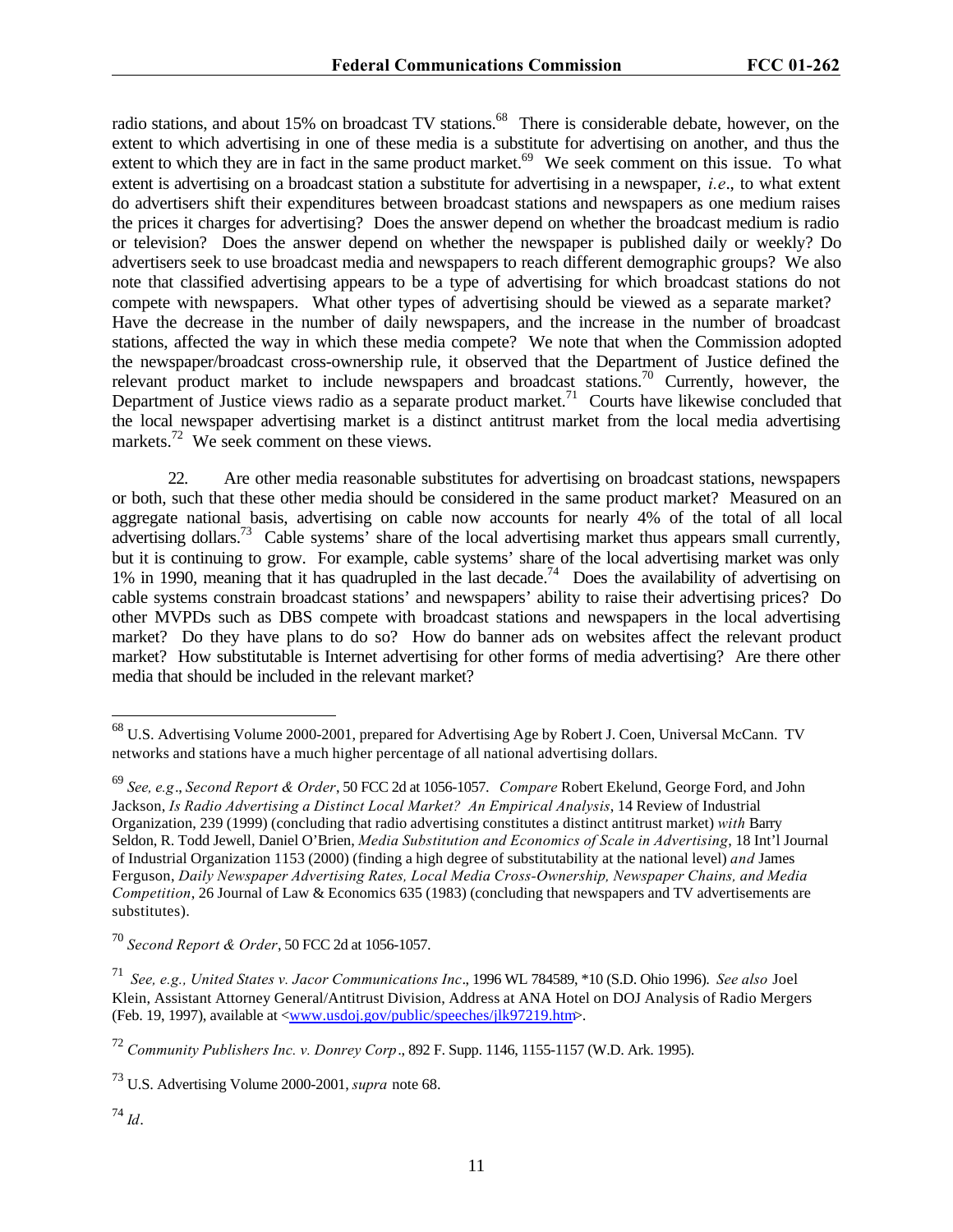23. When analyzing the potential competitive effects of a proposed newspaper/broadcast combination, what is the relevant geographic market? The relevant geographic market is some local area, but what are the precise parameters of that area? We note that antitrust analysis defines the relevant geographic market as the region where a hypothetical monopolist that is the only producer of the relevant product in the region could profitably raise the price of the relevant product.<sup>75</sup> Under the Commission's current rule, newspaper/broadcast combinations are prohibited when the broadcast station's service contour encompasses the entire community in which the newspaper is published. If local advertisers would respond to an advertising price increase in the community in which the newspaper is published by shifting to alternative suppliers located outside this geographic area, the relevant geographic market should be larger than the community in which the newspaper is published. We seek comment on how to define the relevant geographic market for purposes of our newspaper/broadcast cross-ownership analysis.

24. Once we define the relevant product and geographic markets, how should we measure the market share of those that compete in the market? Market share is often measured by revenue. Local advertising revenue, however, is often not publicly available for some media. Should we therefore instead rely on circulation and ratings information, which presumably correlate to advertising rates, and therefore overall revenue and share? Commenters arguing against reliance on circulation or ratings information should propose alternative bases of measurement. Industry-accepted ratings services report on how many listeners and viewers "consume" particular content of broadcast stations. The Arbitron Company reports on the radio marketplace, and Nielsen Media Research reports on the TV marketplace. Other entities, such as SRDS, provide data on the circulation of newspapers. Based on these reports, it is possible to determine how many listeners or viewers tune in to a broadcast station for a particular program, and how many people purchase a newspaper within a particular area. How should we compare newspaper circulation with radio and television ratings?

25. What are the benefits of newspaper/broadcast combinations, not only to the combinations, but also to advertisers, and the public? The joint operation of a broadcast station and a newspaper may create efficiencies and synergies. For example, the efficiencies of a merger may enable a broadcast station and a newspaper to combine sales operations and staff, and thereby save expenses or reduce advertising prices. At least some of these savings could be passed on to advertisers in the form of lower advertising rates. Some of the additional savings in advertising expenses could also be passed on to listeners, viewers, and subscribers in the form of enhanced content. Is there a difference in efficiencies between combining a newspaper and a radio station, as compared to combining a newspaper and a TV station? Commenters in our 1998 biennial review proceeding stated that common ownership produces cost savings in business administration.<sup>76</sup> We seek information on the nature and scope of efficiencies combinations might realize, and the nature and magnitude of benefits that flow through to advertisers and ultimately to consumers.<sup>77</sup> We seek evidence that newspaper/broadcast combinations produce efficiencies that flow through to advertisers and consumers. Studies showing that advertising rates for newspaper/broadcast combinations are significantly lower than advertising rates for separately owned newspapers and broadcast stations would be particularly useful.

l

<sup>75</sup> U.S. Dep't of Justice & FTC, *1992 Horizontal Merger Guidelines*, § 1.21 (revised 1997).

<sup>&</sup>lt;sup>76</sup> Others claimed, however, that businesses do not need to combine to realize these efficiencies because they could simply form a joint venture. Independent Free Papers Comments at 2-4.

 $^{77}$  For profit-maximizing firms, including monopolies, facing many customers, reductions in fixed costs that do not affect marginal cost ordinarily do not create an incentive to lower price. *See 1992 Horizontal Merger Guidelines, supra* note 75, at § 4. If, however, the firm faces just one or few customers, then the seller may bargain with the customer or customers over price and other terms of sale. In this case, then reductions in the seller's fixed costs may be "shared" with the customers to an extent that reflects the relative bargaining power of the seller and buyer.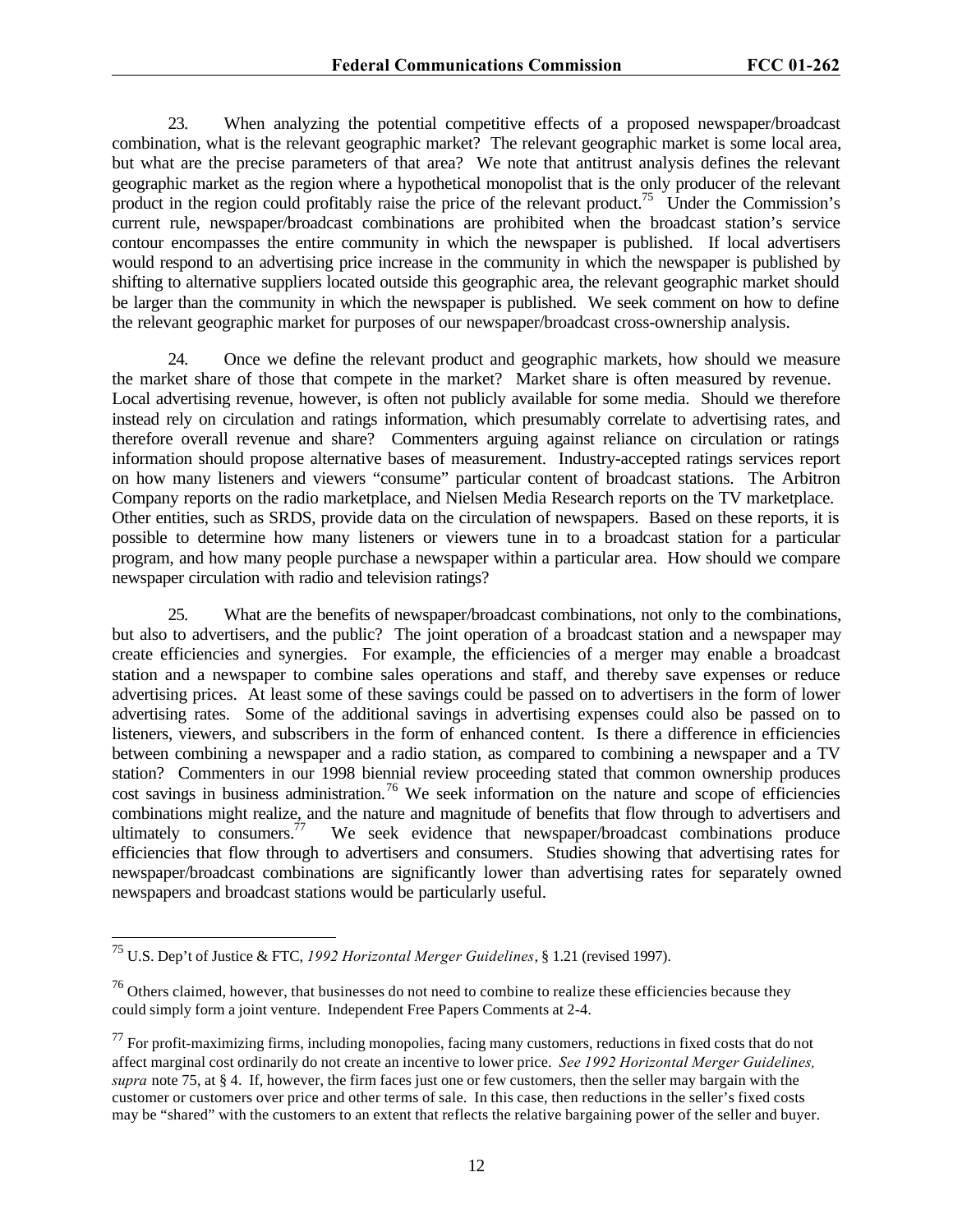26. What economic harms might newspaper/broadcast combinations bring? The potential harms of such combinations include creating and exercising market power. A particular combination may garner such a share of the local advertising market that advertisers believe they must advertise on the combination's media in order to reach consumers, such that the combination can charge anticompetitive prices. We seek additional information on the nature and scope of the economic harms that newspaper/broadcast combinations might bring. Studies and other evidence showing that advertising rates for newspaper/broadcast combinations are significantly higher than advertising rates for separately owned newspapers and broadcast stations would be particularly useful. It would also be useful to identify the associated harm to consumers.<sup>78</sup>

27. We have sought comment above on the degree to which broadcast stations and newspapers compete for advertising dollars. Are there other markets in which broadcast stations and newspapers compete? For example, broadcast stations and newspapers compete to provide news. They do so to attract readers, listeners, and viewers, in order to attract advertisers. Do they compete to provide news for other reasons that should be relevant to our analysis? How should the non-advertising economic markets in which broadcast stations and newspapers compete affect our newspaper/broadcast crossownership policies?

28. Existing Newspaper/Broadcast Combinations. As we consider the environment in which broadcast stations and newspapers operate, we seek comment in particular on the experience of existing newspaper/broadcast combinations. As noted above, the Commission grandfathered most combinations that existed at the time it adopted its rule, and approximately fifty of these remain today. In addition, the Commission has granted four permanent waivers of the rule. We seek further comment on the experience of co-located newspaper/broadcast combinations, because they provide concrete examples of how the marketplace may be affected by changes to our rule. What sorts of public interest benefits or harms have these combinations produced?

29. How have combinations affected advertising rates? Have the combinations sold advertising at lower rates than their competitors? Or are advertising rates higher in these markets? Has there been a difference between combinations involving newspapers and radio stations, as opposed to newspapers and TV stations? At least one study concluded that common ownership of a newspaper and a TV station in the same market significantly decreases newspaper advertising rates, but common ownership of a newspaper and a radio station does not.<sup>79</sup>

30. How have combinations affected news? Have the combinations brought additional news outlets to the marketplace, or otherwise enhanced news coverage? We note that commenters in our 1998 biennial review proceeding stated that common ownership has enabled them to provide more news, to distribute it through new media (such as cable systems and websites), and to treat subjects in more depth.<sup>80</sup> What sorts of harms have the combinations produced? Even if the amount or quality of news has increased, has viewpoint diversity decreased?

31. Legal Issues. As we consider our competition and diversity goals in the context of newspaper/broadcast combinations, we note the recent decision of the U.S. Court of Appeals for the D.C. Circuit striking down two ownership rules that the Commission had adopted to implement the Cable Act of

l

 $^{78}$  This depends on how advertisers respond to higher rates, and the proportion of total "production" costs that are accounted for by advertising expenditures.

<sup>79</sup> Ferguson, *supra* note 69, at 636.

<sup>80</sup> Belo Comments at 11-13; Chronicle Comments at 16; Gannett Comments at 22; Tribune Comments at 60-65.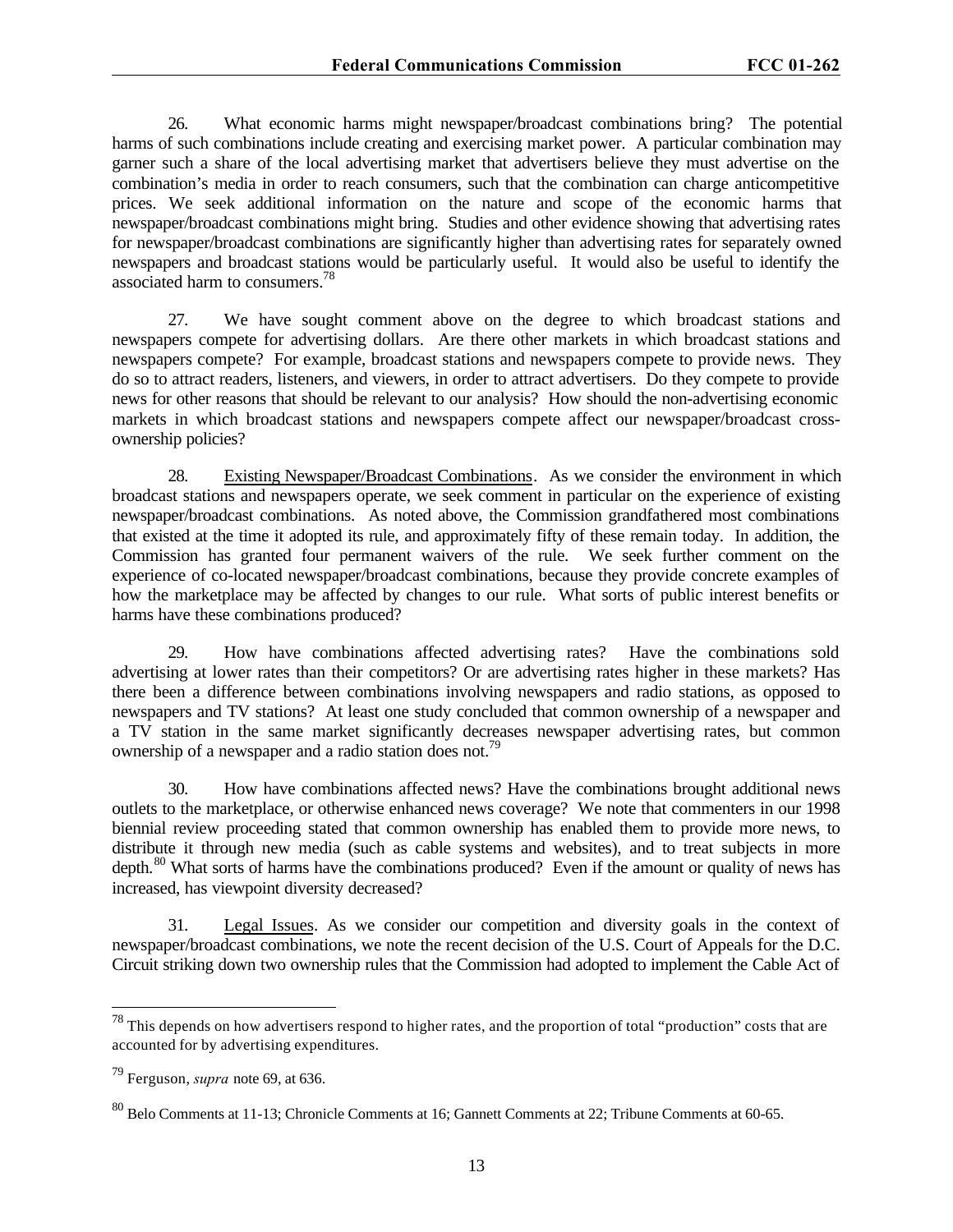1992.<sup>81</sup> One of these rules restricted the number of subscribers that a given multiple system operator can serve to 30% of MVPD subscribers, ${}^{82}$  and the other prohibited cable systems from filling more than 40% of their channel capacity with affiliated programming networks.<sup>83</sup> In analyzing petitioners' arguments that these rules interfered with their speech in violation of the First Amendment, the court applied the "intermediate scrutiny" test on review. Under that test, a regulation will be upheld if "it furthers an important or substantial governmental interest; if the governmental interest is unrelated to the suppression of free expression; and if the incidental restriction on alleged First Amendment freedoms is no greater than is essential to the furtherance of that interest."<sup>84</sup> Consistent with earlier holdings of the Supreme Court,<sup>85</sup> the D.C. Circuit found the Commission's interest in "the preservation of competition" and "the promotion of diversity in speech and ideas" important government interests.<sup>86</sup>

32. The D.C. Circuit also found, however, that the Commission had not provided the "substantial evidence" necessary to show how its rules furthered its interest in "the preservation of competition," and remanded the matter to the Commission. The court explained that "[s]ubstantial evidence does not require a complete factual record – we must give appropriate deference to predictive judgments that necessarily involved the expertise and experience of the agency."<sup>87</sup> Holding that the Commission had not satisfied the applicable test, it remanded the matter to the Commission for further proceedings. We seek comment on the relevance of the *Time Warner* decision to the competition goals that inform our newspaper/broadcast cross-ownership policies. Are the First Amendment interests at stake here the same as in *Time Warner*? As commenters advocate particular public policy options, we encourage them to consider the level of proof required to support them under *Time Warner*, and whether these standards are applicable in the newspaper/broadcast context.

33. We note that the court in *Time Warner* held that the Commission could not rely on its diversity goal alone to support the horizontal and vertical restraints at issue in that case.<sup>88</sup> We also note, however, that the court's holding was based on its interpretation of the specific provision of the Cable Act of 1992 authorizing adoption of the cable limits, which focused on competition; the statutory source of the newspaper/broadcast cross-ownership policies, on the other hand, is the broad public interest standard of Title III. As discussed above, the Supreme Court upheld the Commission's predominant reliance on the diversity rationale to support its newspaper/broadcast cross-ownership policies.<sup>89</sup> We seek comment on the impact of the *Time Warner* case on our diversity analysis, and how the marketplace changes that have occurred since the Supreme Court upheld the newspaper/broadcast cross-ownership rule may affect the First Amendment analysis.

 $\overline{a}$ 

<sup>86</sup> *Time Warner*, 240 F.3d at 1130.

<sup>87</sup> *Id*. at 1133.

<sup>88</sup> *Id*. at 1135-1136.

<sup>81</sup> *Time Warner Entertainment v. FCC*, 240 F.3d 1126 (D.C. Cir. 2001) (*Time Warner*).

 $82$  47 C.F.R. § 76.503.

<sup>83</sup> *Id*. at § 76.504.

<sup>84</sup> *United States v. O'Brien*, 391 U.S. 367, 377 (1968).

<sup>85</sup> *Turner Broadcasting Sys., Inc. v. FCC*, 512 U.S. 622, 662-63 (1994).

<sup>89</sup> *NCCB*, 436 U.S. at 797.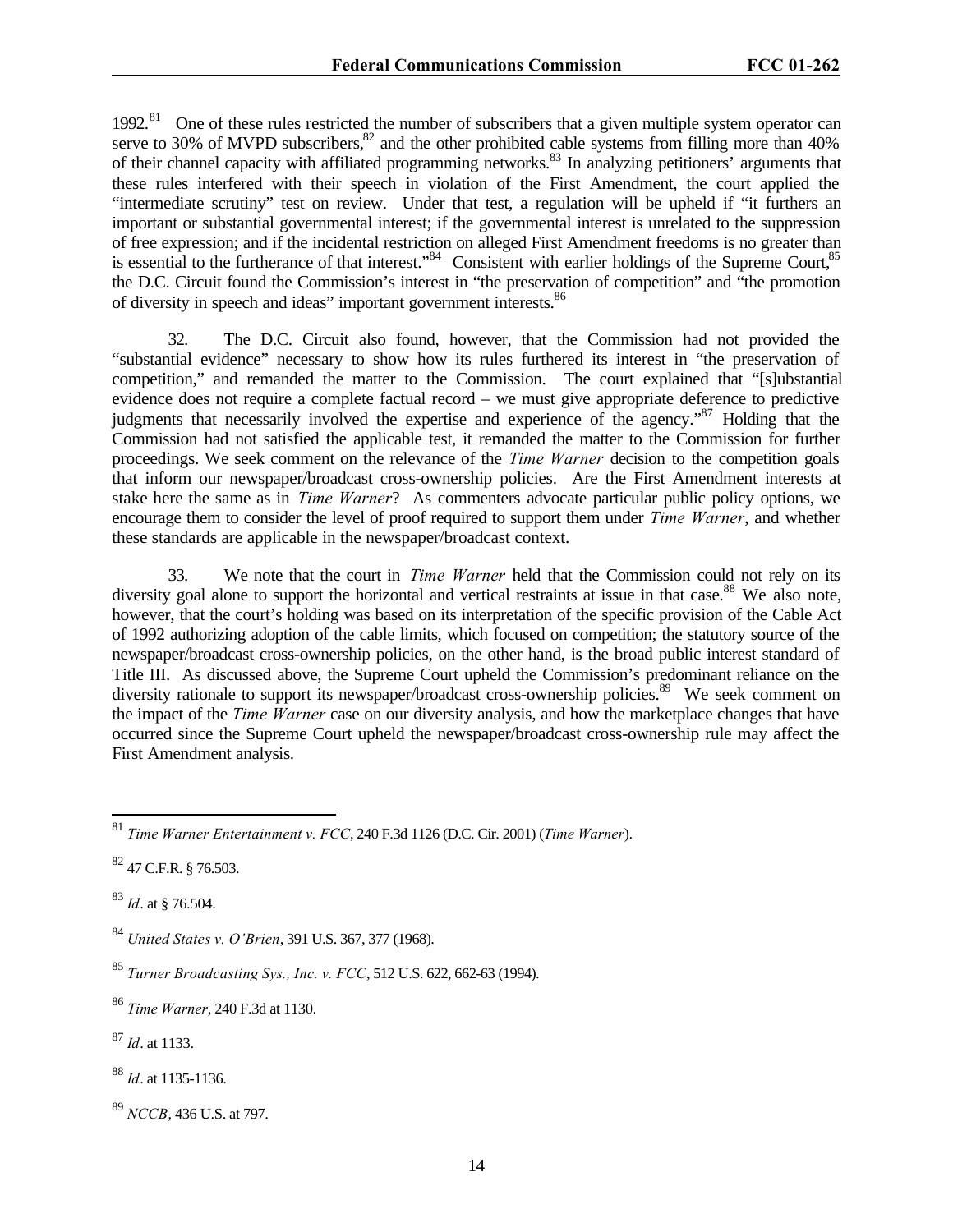### **OPTIONS**

34. As the Commission stated in the *Biennial Review Report*, "we believe that there may be circumstances in which the rule may not be necessary to achieve its intended public interest benefits. We, therefore, will initiate a rulemaking proceeding to consider tailoring the rule accordingly.<sup>"90</sup> We outline below a variety of different approaches that might serve the public interest. We seek comment on each of the options below.

### **Modification of Rule or Waiver Policies**

35. We could modify our newspaper/broadcast cross-ownership rule in a number of ways to ensure that it best serves our competition and diversity goals. Should the Commission adopt any changes by amending the rule or by modifying its waiver policies? Amending the rule, including adopting clearly defined waiver standards, would provide greater guidance and predictability to the public. Modifying our waiver policies, however, would allow the Commission to fashion the most appropriate solution to any given situation. We seek comment on how we can best modify our cross-ownership rule or waiver policies to serve the public interest.

36. We outline below possible modifications we could make to the newspaper/broadcast cross-ownership rule. These proposals are based largely on revisions the Commission has made to other multiple ownership rules. Commenters supporting adoption of one or more of these proposals should explain how the proposed modification would advance our public interest goals of promoting competition and diversity. Similarly, commenters proposing modifications not discussed in this *Notice* should explain why the public interest supports their proposal.

37. Redefining the Geographic Area. As explained above, the current rule prohibits common ownership of a broadcast station and a newspaper when the broadcast station's service contour encompasses the newspaper's city of publication. We seek comment on whether to redefine the geographic area in which the rule operates to that local area in which broadcast stations and newspapers compete, without regard to contour overlap. Under this approach, combinations would be permitted so long as the broadcast station and the newspaper are in different markets. This change could be made on its own, or in conjunction with other modifications, such as the ones set forth below. We seek comment on defining the relevant geographic area. In particular, we seek comment on how to define the market in which a particular newspaper competes. We have recognized that the commonly accepted geographic market for TV is the Designated Market Area, or DMA, defined by Nielsen Media Research.<sup>91</sup> Does a newspaper compete throughout a DMA? A commonly accepted geographic market within the radio industry is the radio metro, defined by The Arbitron Company.<sup>92</sup> Does a newspaper compete throughout a radio metro? How should we treat radio markets that are not located in a radio metro? What will be the effect of any proposed changes in the geographic market definition on competition and diversity?

38. "Market Concentration" Standard. When the Commission revised the TV duopoly rule, it decided not only to redefine the geographic scope of the rule to enable stations in separate markets to combine, but also to permit smaller stations in the same market to combine with each other or with a larger station. One option for modifying our newspaper/broadcast cross-ownership policies therefore might be to adopt a "market concentration" standard of some kind. For example, the Commission might permit

<sup>90</sup> *Biennial Review Report*, 15 FCC Rcd at 11105, ¶ 88.

<sup>91</sup> *Local TV Ownership Report & Order*, 14 FCC Rcd at 12926-12929.

<sup>92</sup> *See, e.g*., Definition of Radio Markets, MM Docket No. 00-244, *Notice of Proposed Rulemaking*, 15 FCC Rcd 25077, 25081 ¶ 10 (2000).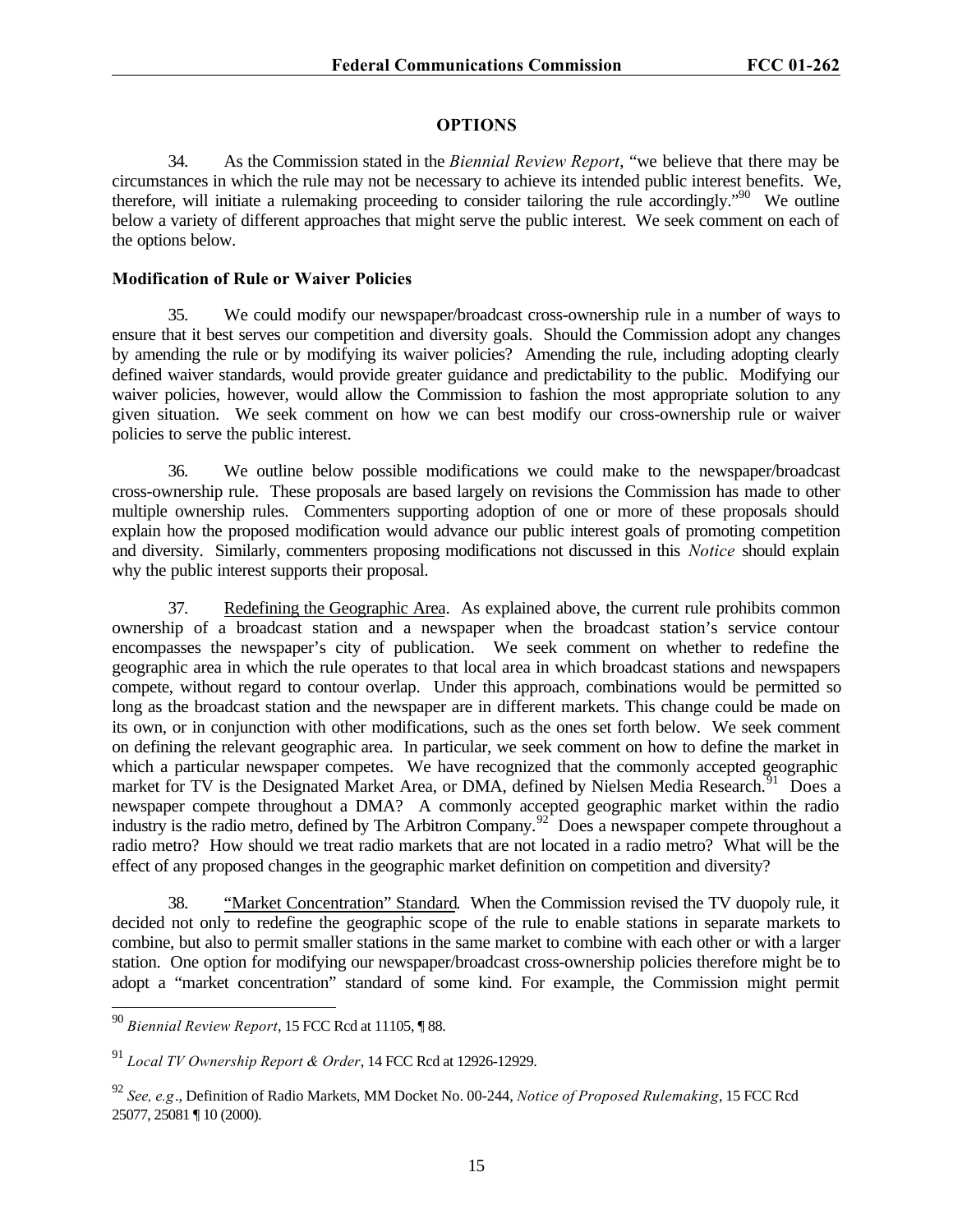combinations between broadcast stations and newspapers, so long as their combined or individual market shares do not exceed a certain level.

39. We seek comment on a "market concentration" standard. What is the appropriate measure of "market concentration" for broadcast stations and newspapers, advertising or audience share? How should we define the broadcast stations and newspapers with the largest market share? With respect to newspapers, should we identify the largest participants in a local area by their circulation? What circulation should count as large, and what newspaper publications should count as being in the market? As we asked above, what should be the geographic boundaries of the local area over which we measure newspaper circulation?

40. We seek comment on how we should define the top ranked TV stations in a market. We note that, in revising the TV duopoly rule, the Commission decided to prohibit combinations between stations when both are ranked within the top four in the DMA.<sup>93</sup> The Commission explained that "[t]hese stations generally have a large share of the audience and advertising in their area, and requiring them to operate independently will promote competition. In addition, our analysis has indicated that the top fourranked stations in each market generally have a local newscast, whereas lower-ranked stations often do not have significant local news programming, given the costs involved. Permitting mergers among these two categories of stations, but not among the top four-ranked stations, consequently might pose less concern over diversity of viewpoints in local news presentation, which is at the heart of our diversity goal."<sup>94</sup> We seek comment on the relevance of this reasoning to our newspaper/broadcast crossownership policies.

41. We also seek comment on how to define the top ranked radio stations in a market. We note that, according to our Mass Media Bureau's most recent report on the radio industry, "[t]he two largest radio firms in each radio market have, on average, 70 percent of the market's radio advertising revenue."<sup>95</sup> Would it therefore be appropriate to prohibit combinations between the two largest radio station owners, or radio station owners with stations that have an advertising or audience share that exceeds a certain limit, and the largest newspapers in the same market? We also note, however, that in revising its radio/TV cross-ownership rule, the Commission treated all radio stations similarly, and thus permitted TV stations to combine with radio stations up to a voice-dependent numerical limit, without regard to the radio station's market share. Would it therefore be appropriate not to restrict the type of radio stations that can combine with newspapers? Regardless of whether we limit the kind of radio station that a newspaper may acquire, should we limit the number of radio stations it may acquire? How many radio stations should we permit to be commonly owned with a newspaper? Should any limit depend on the market share of the radio station(s) involved? Should the appropriate number depend on the other media properties attributed to the radio station owner, such as broadcast TV or cable systems? We seek comment on the mechanism that will best serve the public interest.

42. "Voice Count" Standard. Another option for modifying the newspaper/broadcast crossownership policies would be to permit combinations so long as a certain number of independently owned media "voices" would remain in the market post-merger. This approach would be consistent with the recently revised radio/TV cross-ownership rule, which permits common ownership of a TV station and up to four radio stations if at least ten media voices would remain in the market, and up to six radio stations if

 $\overline{a}$  $93$  47 C.F.R. § 73.3555(b)(2)(i).

<sup>94</sup> *Local TV Ownership Report & Order*, 14 FCC Rcd at 12933, ¶ 66.

<sup>95</sup> FCC Mass Media Bureau, Policy & Rules Division, *Review of the Radio Industry, 2000,* at 2 (Jan. 2001).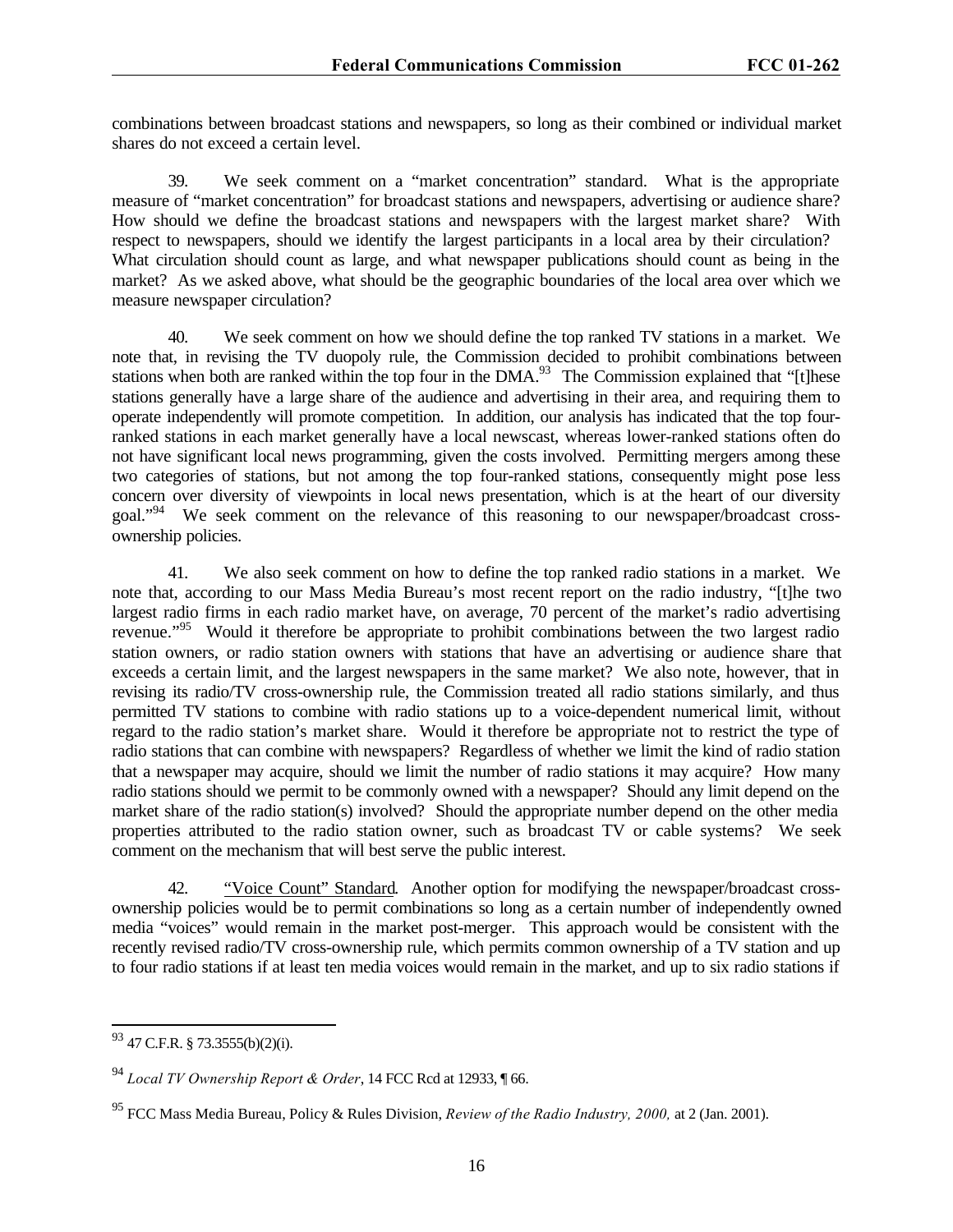at least twenty media voices would remain in the market.<sup>96</sup> Several commenters in the 1998 biennial review proceeding favored such an approach.<sup>97</sup> Under our current radio/TV cross-ownership rule, media "voices" include TV stations within the DMA, radio stations within the radio market within the DMA, newspapers published four or more days a week with a circulation of 5% or more within the DMA, and cable (as one voice) if generally available in the DMA.<sup>98</sup> This approach would ensure a "floor" of independently owned outlets, regardless of market size. However, since the requirement that a minimum number of voices remain in a market necessarily disfavors combinations in markets with fewer voices, are there alternative approaches that might provide relief in these markets but still preserve our competition and diversity goals? If we were to adopt a voice count approach, how should we resolve mutually exclusive applications, *i.e*., applications filed at the same time both of which could not be granted without reducing the "floor" that our policy would be designed to protect against?

43. One particular formulation of the newspaper/broadcast cross-ownership policy might treat a daily newspaper as the equivalent of a TV station, and thus permit common ownership of newspapers and several radio stations, or one TV station, if a certain number of voices would remain in the market. Or are newspapers a sufficiently distinct medium of expression, such that they should not be treated similar to a TV station? We seek comment on whether it would be appropriate to adopt a voice count test in the newspaper/broadcast context, and if so, on how many voices we should require, and what voices should qualify. In revising the radio/TV cross-ownership rule, the Commission decided to count toward the number of voices necessary for a particular transaction only those newspapers published at least four days a week with a circulation of 5% or more in the DMA.<sup>99</sup> The Commission explained that "[o]ur intent in this regard is to include only those newspapers that are widely available throughout the DMA and that provide coverage of issues of interest to a sizeable portion of the population. Although we recognize that other publications also provide a source of diversity and competition, many of these are targeted to particular communities and are not accessible to, or relied upon by, the population throughout the local market."<sup>100</sup> Is this rationale equally appropriate for determining the newspapers with such a significant market presence that we should not permit them to combine with co-located broadcast stations that also have a significant presence?

44. In the radio/TV cross-ownership context, the Commission decided to count cable systems because they provide some local information, but to count them as only one voice because, despite the many channels available on the systems, the cable operator either originates or selects almost all of the programming.<sup>101</sup> Should we give greater weight to the fact that many cable systems provide leased Should we give greater weight to the fact that many cable systems provide leased access and PEG channels,<sup>102</sup> which can provide local information, given that the cable system does not control the content of these channels? For the revised radio/TV cross-ownership rule, the Commission

 $^{98}$  47 C.F.R. § 73.3555(c)(3).

<sup>99</sup> *Id*. § 73.3555(c)(3)(iii).

<sup>100</sup> *Local TV Ownership Report & Order*, 14 FCC Rcd at 12953, ¶ 113.

<sup>101</sup> *Id*.

 $\overline{a}$ 

 $102$  The Communications Act authorizes cable franchising authorities to require cable operators to provide channels for "public, educational, or governmental use" (PEG), 47 U.S.C. § 531, and "for commercial use by persons unaffiliated with the operator." 47 U.S.C. § 532. In either case, the cable operator is not permitted to exercise editorial control over the content provided on those channels, subject to several limited exceptions. 47 C.F.R. §§ 611(e), 612(c)(2).

 $96$  47 C.F.R. § 73.3555(c)(2).

<sup>97</sup> *See, e.g.,* Gannett Comments at 34-38.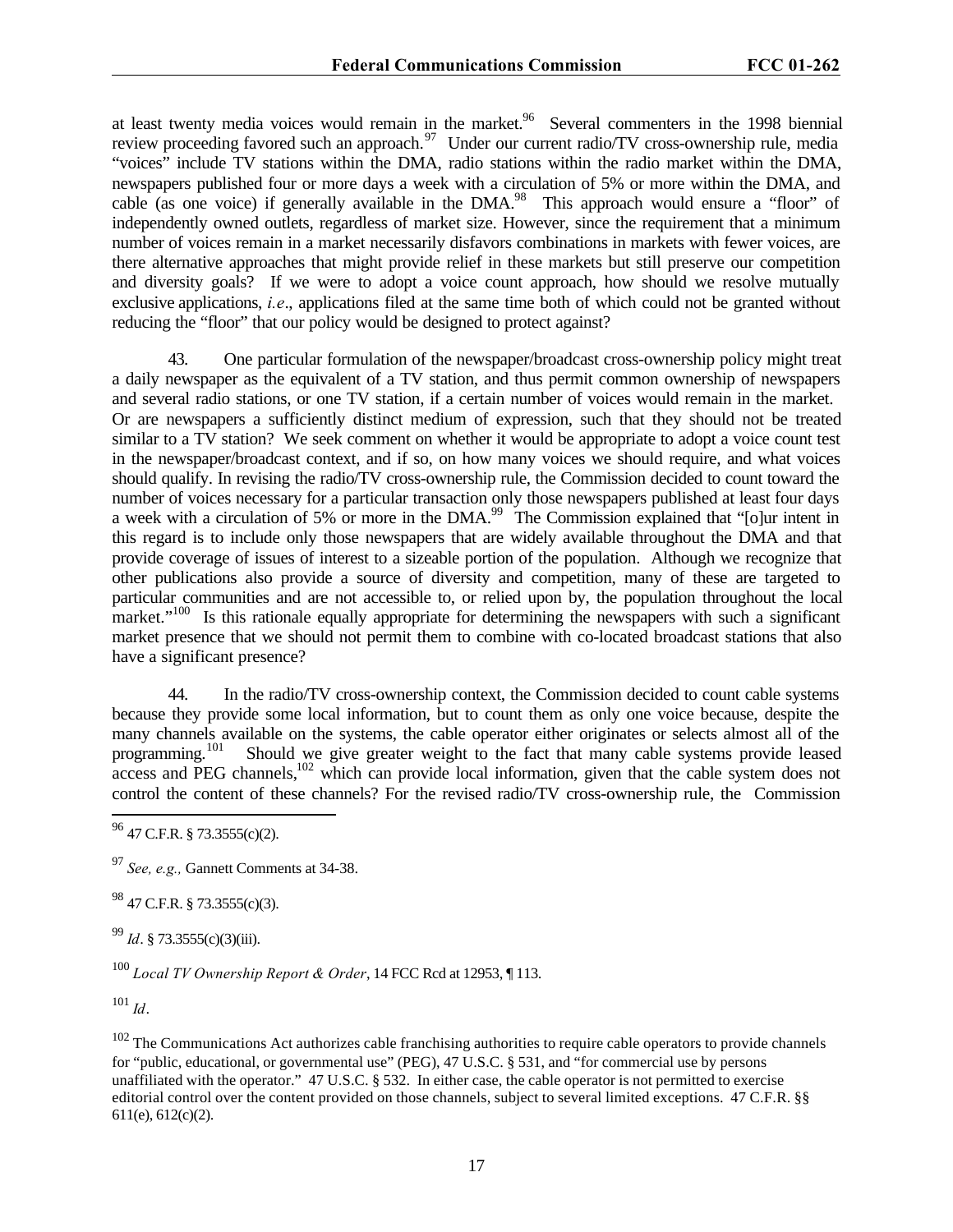also decided not to count other media, such as other MVPDs and websites, because it concluded that they generally do not provide local news or were not widely available.<sup>103</sup> The Commission also decided not to count media such as billboards, direct mail, and yellow pages, because they are not meaningful sources of information on issues of local concern.<sup>104</sup> We seek comment on whether recent changes in the media marketplace, including DBS' potential for providing local news and information and the growing availability of local content on Internet websites, should impact these decisions.

45. We also note that, in revising the TV duopoly and radio/TV cross-ownership rules, the Commission decided to count only those TV stations that have service contours that overlap with the service contour of at least one of the stations in a proposed combination. The Commission did so because some TV stations in a DMA may serve very local communities, such that allowing them to combine based on circumstances elsewhere in the DMA disserved competition and diversity objectives.<sup>105</sup> If we decide to adopt a voice count standard for our newspaper/broadcast cross-ownership policies, should we similarly limit the circumstances in which a particular voice counts to ensure that the test adequately promotes our goals? If so, how could we accomplish this in the newspaper/broadcast context? For example, how could we ensure that the only local newspaper and the only local TV station that serve a community do not combine and threaten competition and diversity in the community?

46. "Market Concentration"/"Voice Count" Standard. Another option for modifying the newspaper/broadcast cross-ownership policies would be to combine the "market concentration" and "voice count" standards. Under this approach, a combination would be permitted so long as both parties do not have a certain market share (combined or individual), and so long as a minimum number of voices would remain in the market post-merger. This approach would be consistent with the recently revised TV duopoly rule, which permits common ownership of two TV stations within the same DMA if both are not ranked among the top four in the market, and at least eight independently owned TV stations would remain in the DMA post-merger.<sup>106</sup> As the Commission explained when it revised the TV duopoly rule, "the station rank and voice criteria are designed to protect both our competition and diversity concerns."<sup>107</sup> As the Commission further explained, the combined standard permits weaker market participants to combine with each other, or with a larger participant, and thereby preserves and strengthens their ability to compete.<sup>108</sup>

47. A particular formulation might blend the TV duopoly rule (which combines both a market concentration and voice count standard) with the radio/TV cross-ownership rule (which is a cross-media policy). For example, a combination of a smaller newspaper and a certain number of radio stations might be permitted so long as a minimum number of media voices would remain. We seek comment on such options, and on what level or market concentration, numerical limits, or media combinations would be appropriate.

48. Waiver Standards. As indicated, under current policy, the Commission presumes it is in

<sup>104</sup> *Id*.

 $\overline{a}$ 

<sup>105</sup> Review of the Commission's Regulations Governing TV Broadcasting, *Memorandum Opinion and Second Order on Reconsideration*, 16 FCC Rcd 1067, 1072-1073, ¶¶ 16-19 (2001).

<sup>106</sup> 47 C.F.R. § 73.3555(b)(2).

<sup>107</sup> *Local TV Ownership Report & Order*, 14 FCC Rcd at 12933, ¶ 65.

 $108$  *Id*.

<sup>103</sup> *Local TV Ownership Report & Order*, 14 FCC Rcd at 12954, ¶ 114.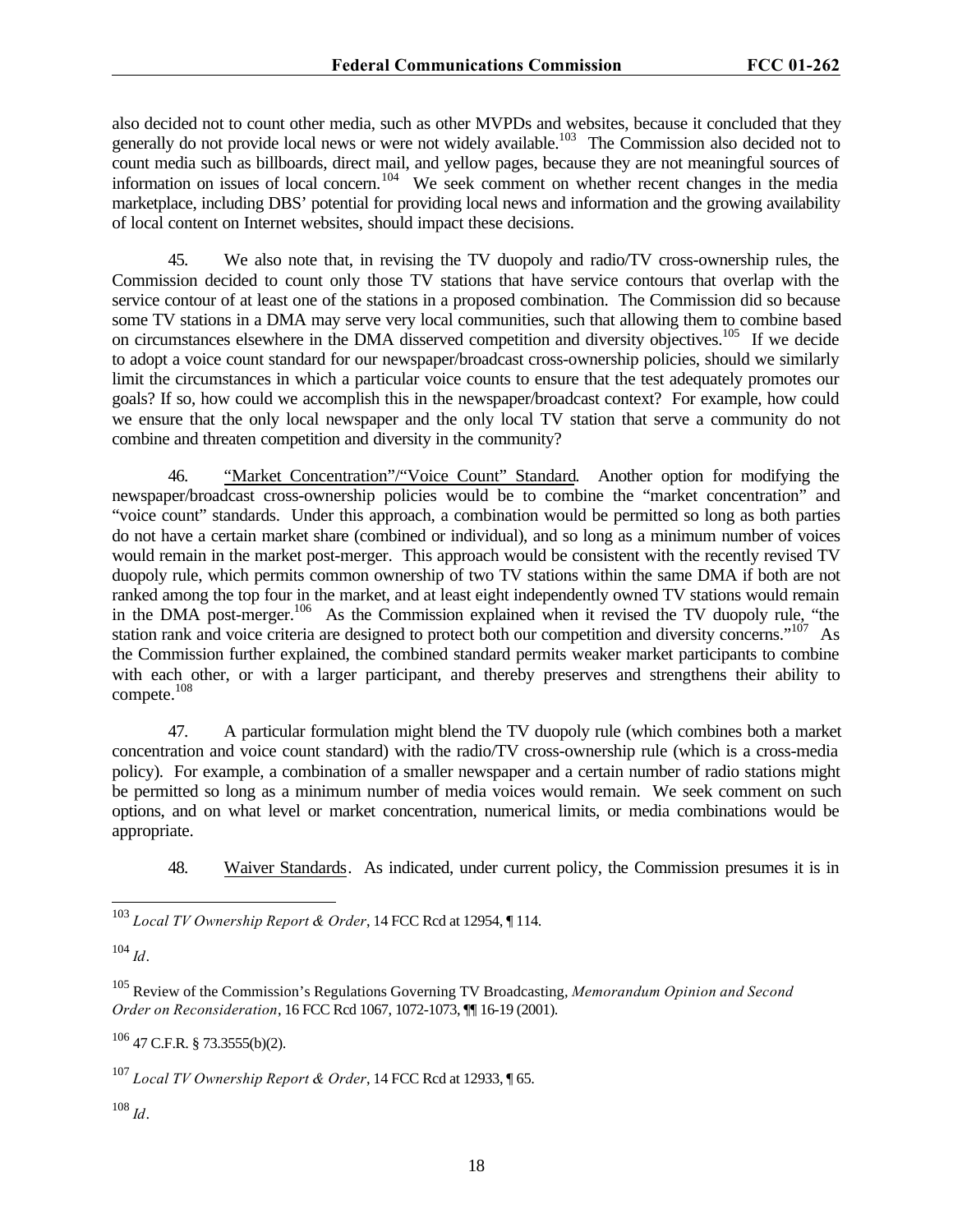the public interest to waive the newspaper/broadcast cross-ownership rule if: (1) a combination could not sell a station; (2) a combination could not sell a station except at an artificially depressed price; (3) separate ownership and operation of a newspaper and a station could not be supported in a locality; or (4) for whatever reason, the purposes of the rule would be disserved.<sup>109</sup> Should the Commission amend its waiver policies? What standards would best satisfy our competition and diversity goals?

49. We note that, in amending the TV duopoly and radio/TV cross-ownership rules, the Commission presumed it was in the public interest to waive the rules if at least one of the stations had failed. To prove that a station has failed, an applicant must show that: (1) the station has been dark for at least four months or is involved in involuntary insolvency proceedings and (2) the in-market buyer is the only entity willing and able to operate the station, and sale to an out-of-market buyer is impossible except at an artificially depressed price.<sup>110</sup> In addition, the Commission presumes that it is in the public interest to waive the TV duopoly rule if at least one of the stations is failing, or authorized but not yet constructed. To prove that a station is failing, an applicant must show that: (1) at least one of the merging stations has a low audience share; (2) the financial condition of at least one of the stations is poor; (3) the merger will produce public interest benefits that outweigh harm to competition and diversity; and (4) the in-market buyer is the only entity willing and able to operate the station, and sale to an out-of-market buyer is impossible except at an artificially depressed price.<sup>111</sup> To qualify for a waiver under the "unbuilt station" standard, the applicant must show that: (1) the combination will result in the construction of an authorized but as yet unconstructed station; (2) the permittee has made reasonable efforts to construct; and (3) the in-market buyer is the only entity willing and able to operate the station, and sale to an out-of-market buyer is impossible except at an artificially depressed price.<sup>112</sup> Should these standards be adapted to newspaper/broadcast cross-ownership policies, such that combinations would be permitted if one of the parties to the combination has failed, is failing, or if the combination would result in new service?

50. Retention Period. When the Commission adopted the newspaper/broadcast crossownership rule, the Commission had to grapple with the issue of how long a broadcast licensee could retain a daily newspaper it acquired in a community in which it already owned a broadcast station. It resolved this issue by stating:

> if a broadcast station licensee were to purchase one or more daily newspapers in the same market, it would be required to dispose of its stations there within 1 year or by the time of its next renewal date, whichever is longer. If the newspaper is purchased less than a year from the expiration of the license, the renewal application may be filed, but it will be deferred pending sale of the station, if necessary, until the year has expired. $113$

At the time this policy was adopted, the license period for broadcast stations was three years. Thus, a broadcaster obtaining a local daily newspaper was to be given until its next renewal, which was no more than three years away, or, at least one year, whichever period was longer, to divest itself of one of the media properties. Now, however, the license term for a broadcast station is eight years.<sup>114</sup> We seek

<sup>109</sup> *Second Report & Order*, 50 FCC 2d at 1085.

 $110$  47 C.F.R. § 73.3555 note 7(1).

 $111$  *Id.* at note 7(2).

<sup>112</sup> *Id*. at note 7(3).

<sup>113</sup> *Second Report & Order*, 50 FCC 2d at 1076 n. 25.

<sup>&</sup>lt;sup>114</sup> Section 203 of the Telecom Act, codified at 47 U.S.C  $\S 307(c)(1)$ .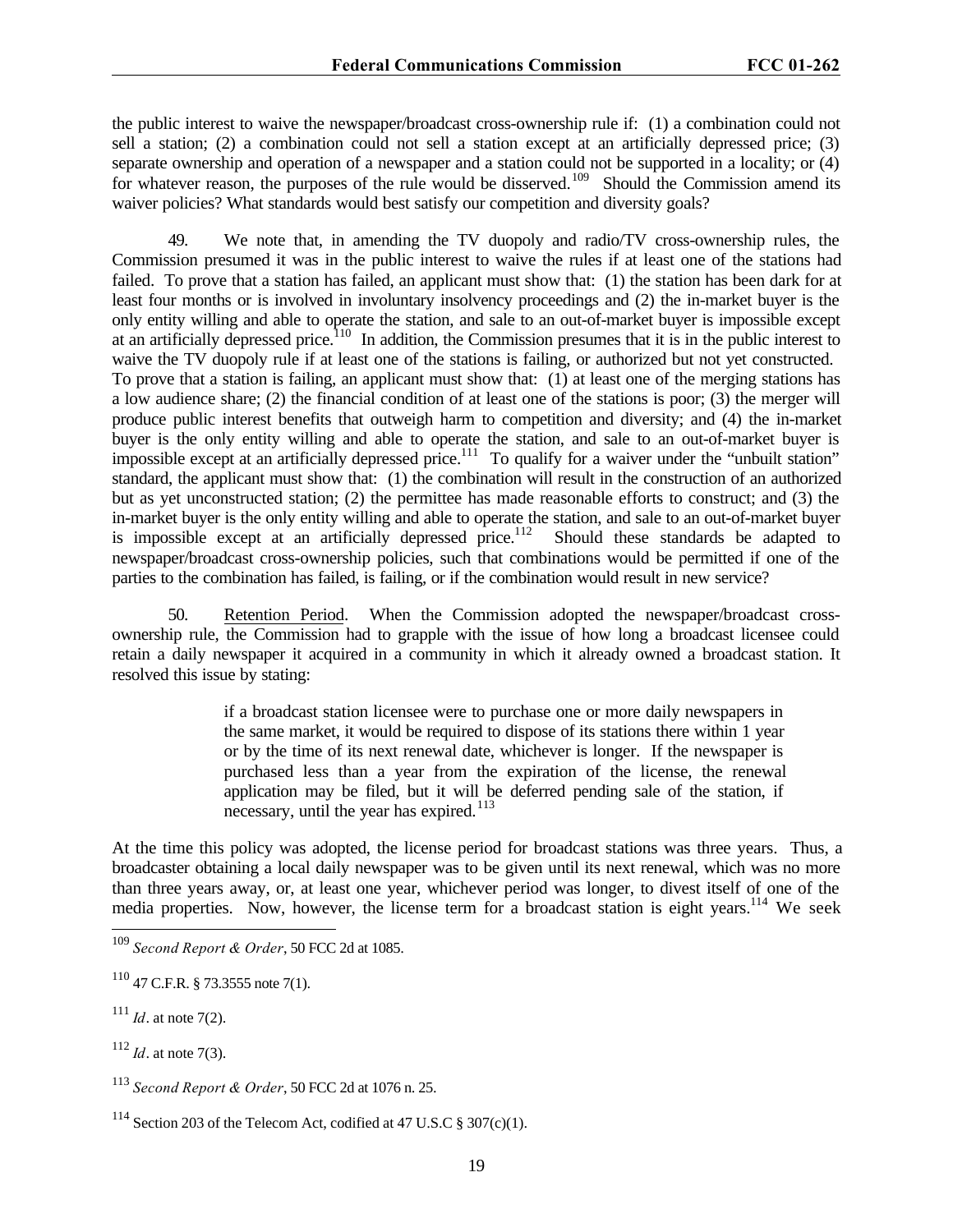comment on whether or not, if we decide to retain the newspaper/broadcast cross-ownership prohibition in some form, we should modify the retention policy that applies to acquisition of a newspaper by a broadcast licensee. We also seek comment on whether the Commission should require broadcast licensees to notify the Commission at the time they acquire a daily newspaper in a market in which they hold a television or radio station license. We also seek comment on whether, if we decide to shorten the length of time a licensee has to come into compliance after purchasing a newspaper, we should apply the current criteria to existing combinations.

51. Structural Separation. As stated above, we have modeled many of the above proposals after approaches the Commission has taken in amending other broadcast cross-ownership rules, such as the TV duopoly rule and the radio/TV cross-ownership rule. Should we, however, instead allow combinations subject to certain structural separation requirements? We note that the Canadian Radiotelevision Telecommunications Commission (CRTC) recently concluded to allow common ownership of newspapers and TV stations, but required the combinations to maintain separate management and presentation structures for the news operations of their newspapers and TV stations.<sup>115</sup> The CRTC noted that common ownership could create more efficient news operations,<sup>116</sup> but it also was concerned that common ownership "could potentially lead to the complete integration of the owner's television and newspaper news operations. This integration could eventually result in a reduction of the diversity of the information presented to the public and of the diversity of distinct editorial voices available in the markets served."<sup>117</sup> The CRTC thus required separation of news management functions, but not newsgathering activities.<sup>118</sup> Should we consider an approach similar to that of the CRTC? We note that, although the Commission traditionally has not promulgated structural separation requirements as part of its broadcast ownership rules, it has in other contexts. For example, in order to approve the application of a Bell Operating Company (BOC) to provide in-region long-distance service, the Commission must find that the BOC will provide the service through a separate affiliate that satisfies a variety of statutory criteria.<sup>119</sup> Would structural separation requirements both allow broadcast stations and newspapers to realize the economic benefits of combined operations, but at the same time preserve the interest of the public in having access to distinct editorial viewpoints? Have grandfathered combinations been able to realize economic efficiencies from consolidating their broadcast and newspaper news operations, but still maintain editorial independence? What sort of protections and structural separation requirements would be necessary to ensure that editorial independence would not be compromised?

#### **Elimination/Retention of the Rule**

52. Some commenters in response to our *Biennial Review NOI* argued that the Commission should either completely eliminate or retain the newspaper/broadcast cross-ownership rule in its current form. Those who supported retaining the rule argued that many of the new media outlets do not add to viewpoint diversity on the local level, and that new programs by the same broadcasters do not add to

<sup>&</sup>lt;sup>115</sup> Canadian Radio-television Telecommunications Commission, Decision CRTC 2001-457 (Aug. 2, 2001), available at <www.crtc.gc.ca/archive/ENG/Decisions/2001/DB2001-457.htm> (visited Aug. 6, 2001) (*CRTC 457*); Canadian Radio-television Telecommunications Commission, Decision CRTC 2001-458 (Aug. 2, 2001), available at www.crtc.gc.ca/archive/ENG/Decisions/2001/DB2001.458.htm (visited Aug. 6, 2001) (*CRTC 458*).

<sup>116</sup> *CRTC 457* at ¶ 16; *CRTC 458* at ¶¶ 14, 117.

<sup>117</sup> *CRTC 457* at ¶ 95; *CRTC 458* at ¶ 107.

<sup>118</sup> *CRTC 457* at ¶ 113; *CRTC 458* at ¶ 122.

<sup>119</sup> 47 U.S.C. §§ 271(d)(3)(B), 272.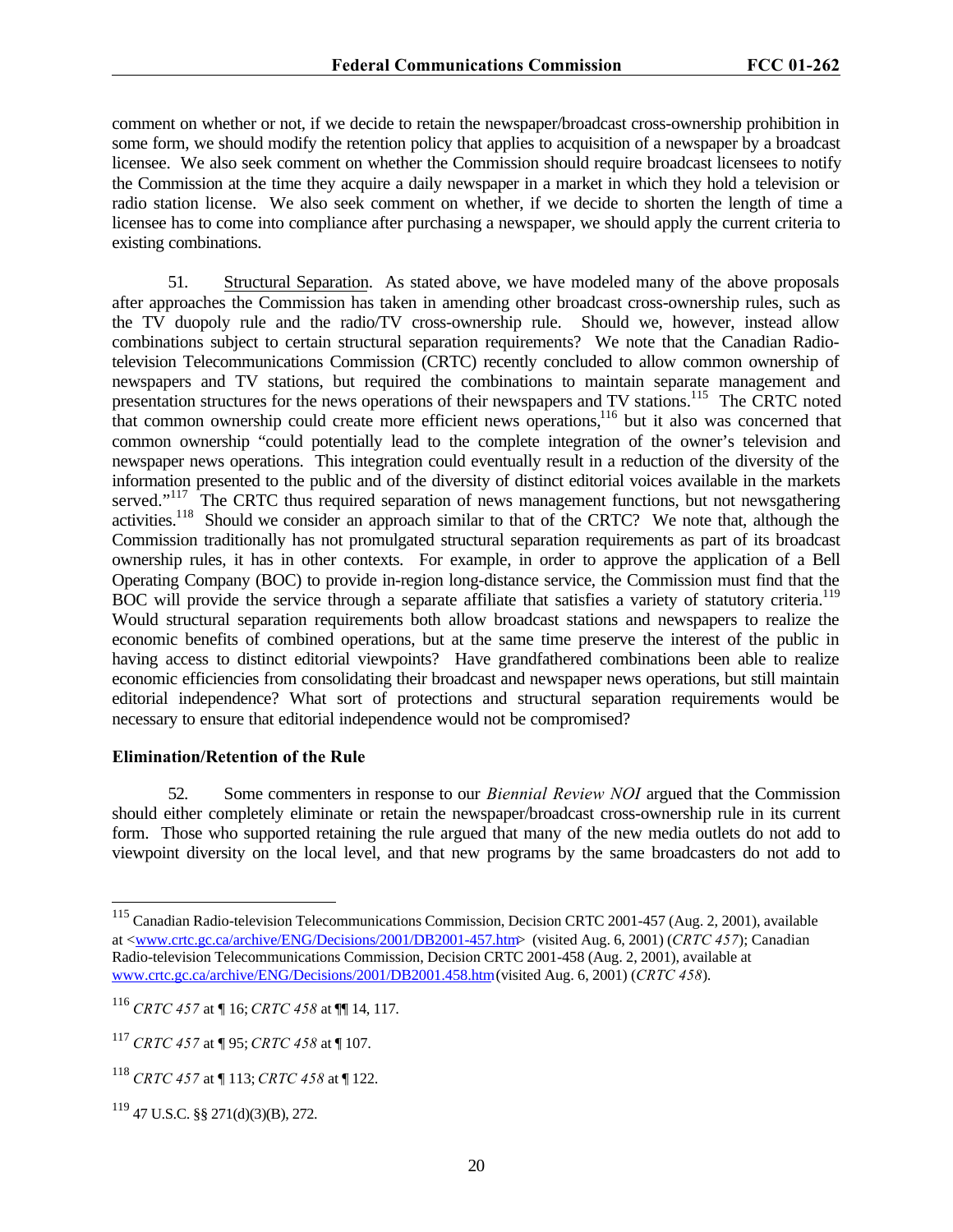viewpoint diversity.<sup>120</sup> They also pointed out that current policies already allow broadcast stations and newspapers to realize many economic efficiencies, because the current rule permits them to form joint ventures, and it permits broadcast stations to merge with newspapers when the broadcast station's service contour does not encompass the newspaper's city of publication.<sup>121</sup> Those who supported eliminating the rule argued that the multimedia markets are competitive and provide a wide variety of information sources.<sup>122</sup> They also contended that the efficiencies of combinations are not driven by consolidation of content or editorial decisions, and have enabled grandfathered combinations to air more extensive news and public affairs programming and to develop new media ventures.<sup>123</sup> If the rule were eliminated, newspaper/broadcast combinations would be permitted, subject only to the antitrust laws and Commission review of an application for grant, renewal, or transfer of a particular broadcast license. We seek comment on the appropriateness of either retaining or eliminating entirely our newspaper/broadcast crossownership rule. In particular, we seek comment on whether prophylactic, structural regulation remains necessary to maintain sufficiently competitive local advertising markets, as well as sufficiently diverse sources of local information. Are the antitrust laws sufficient to protect our competition goals? Is the rule necessary in its current form to protect our diversity goals?

53. Is there some rationale for eliminating the rule as it applies to certain combinations? For example, should we eliminate the rule for newspaper/radio combinations, but retain the rule in some form for newspaper/TV combinations? Are there different efficiencies from newspaper/radio combinations as compared to newspaper/TV combinations? Would the efficiencies of combinations allow radio stations to provide additional news programming? Would limiting deregulation to newspaper/radio combinations best serve our diversity goals, since Americans have reported that they rely more on TV stations and newspapers than radio stations for local news? In addition to the options presented above, we encourage commenters to propose additional options not suggested here.

#### **CONCLUSION**

54. The Commission adopted its newspaper/broadcast cross-ownership rule twenty-five years ago, when the local media marketplace was significantly different than it is today. Through this proceeding, we seek to examine our cross-ownership policies in the context of the current realities of today's local media marketplace, in order to ensure that our rules serve the public interest as effectively as possible.

#### **ADMINISTRATIVE MATTERS**

55. Comments and Reply Comments. Pursuant to sections 1.415 and 1.419 of the Commission's rules, 47 C.F.R. §§ 1.415, 1.419, interested parties may file comments on or before December 3, 2001, and reply comments on or before January 7, 2002. Comments may be filed using the Commission's Electronic Comment Filing System (ECFS) or by filing paper copies. *See Electronic Filing of Documents in Rulemaking Proceedings*, 63 Fed. Reg. 24,121 (1998).

<sup>122</sup> *Id*. at 11103, ¶ 86.

 $\overline{a}$ 

<sup>123</sup> *Id*. at 11104, ¶ 86.

<sup>120</sup> *Biennial Review Report*, 15 FCC Rcd at 11104, ¶ 87.

<sup>121</sup> *Id*. at 11104-11105, ¶ 87.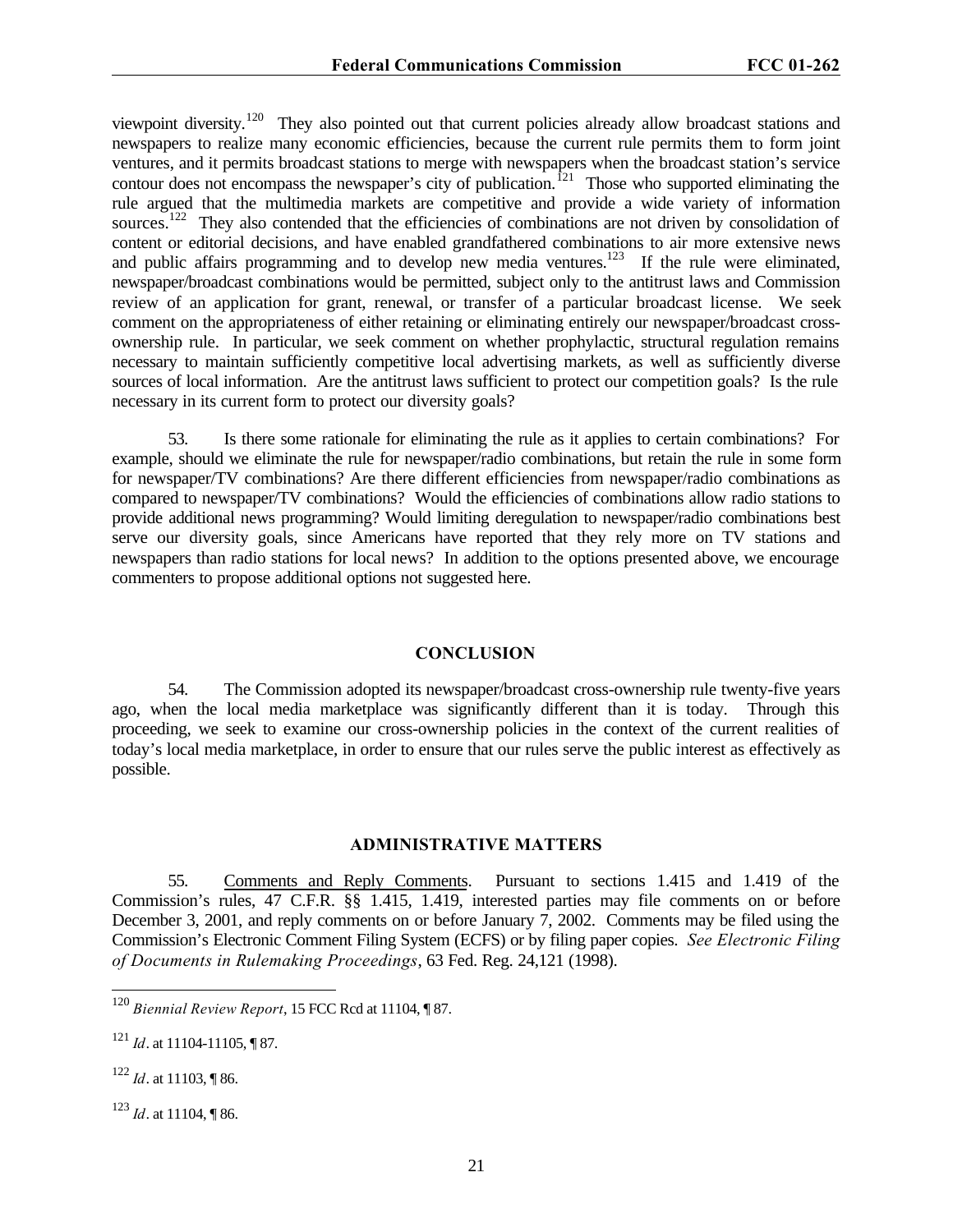56. Comments filed through ECFS can be sent as an electronic file via the Internet to <http://www.fcc.gov/e-file/ecfs.html>. Generally, only one copy of an electronic submission must be filed. In completing the transmittal screen, commenters should include their full name, Post Service mailing address, and the applicable docket or rulemaking number. Parties may also submit an electronic comment by Internet e-mail. To get filing instructions for e-mail comments, commenters should send an e-mail to ecfs@fcc.gov, and should include the following words in the body of the message, "get form <your e-mail address>." A sample form and directions will be sent in reply.

57. Parties who choose to file by paper must file an original and four copies of each filing. All filings must be sent to the Commission's Secretary, Magalie Roman Salas, Office of the Secretary, Federal Communications Commission, 445 Twelfth Street SW, TW-A325, Washington, DC 20554. Parties who choose to file by paper should also submit comments on diskette. These diskettes should be addressed to: Wanda Hardy, 445 Twelfth Street SW, 2-C221, Washington, DC 20554. Such a submission should be on a 3.5 inch diskette formatted in an IBM compatible format using Word 97 or compatible software. The diskette should be accompanied by a cover letter and should be submitted in "read only" mode. The diskette should be clearly labeled with the commenter's name, docket number of the proceeding, type of pleading (comment or reply comment), date of submission, and the name of the electronic file on the diskette. The label should also include the following phrase: "Disk Copy – Not an Original." Each diskette should contain only one party's pleading, preferably in a single electronic file. In addition, commenters must send diskette copies to the Commission's copy contractor, Qualex International, Portals II, 445 12<sup>th</sup> Street SW, CY-B402, Washington, DC 20554.

58. The full text of this document, and comments and reply comments filed in this proceeding, are available for public inspection and copying during regular business hours at the FCC Reference Center, Portals II, 445 Twelfth Street SW, Room CY-A257, Washington, DC 20554. Persons with disabilities who need assistance in the FCC Reference Center may contact Bill Cline at (202) 418-0270, TTY (202) 418-2555, or bcline@fcc.gov. Comments and reply comments are available electronically in ASCII text, Word 97, and Adobe Acrobat. The full text of this document may also be purchased from the Commission's duplicating contractor, Qualex International, Portals II, 445 12<sup>th</sup> Street SW, Room CY-B-402, Washington, DC 20554, telephone (202) 863-2893, facsimile (202) 863-2898, or via email qualexint@aol.com.

59. This document is available in alternative formats (computer diskette, large print, audio cassette, and Braille). Persons who need documents in such formats may contact Brian Millin at (202) 418-7426, TTY (202) 418-7365, or bmillin@fcc.gov.

60. *Ex Parte* Rules. This is a permit-but-disclose notice-and-comment rulemaking proceeding. *Ex parte* presentations are permitted except during the Sunshine Agenda period, provided they are disclosed as provided in the Commission's rules. *See generally* 47 C.F.R. §§ 1.1202, 1.1203, 1.1206(a).

61. Initial Regulatory Flexibility Analysis. With respect to this *Notice*, an Initial Regulatory Flexibility Analysis ("IRFA") is contained in Appendix A. As required by section 603 of the Regulatory Flexibility Act, 5 U.S.C. § 603, the Commission has prepared an IRFA of the possible significant economic impact on small entities of the proposals contained in this *Notice*. Written public comments are requested on the IRFA. In order to fulfill the mandate of the Contract with America Advancement Act of 1996 regarding the Final Regulatory Flexibility Analysis, we ask a number of questions in our IRFA regarding the prevalence of small businesses in the broadcasting and newspaper industry. Comments on the IRFA must be filed in accordance with the same filing deadlines as comments on the *Notice*, but they must have a distinct heading designating them as responses to the IRFA.

62. Initial Paperwork Reduction Act Analysis. This *Notice* may contain either proposed or modified information collections. As part of our continuing effort to reduce paperwork burdens, we invite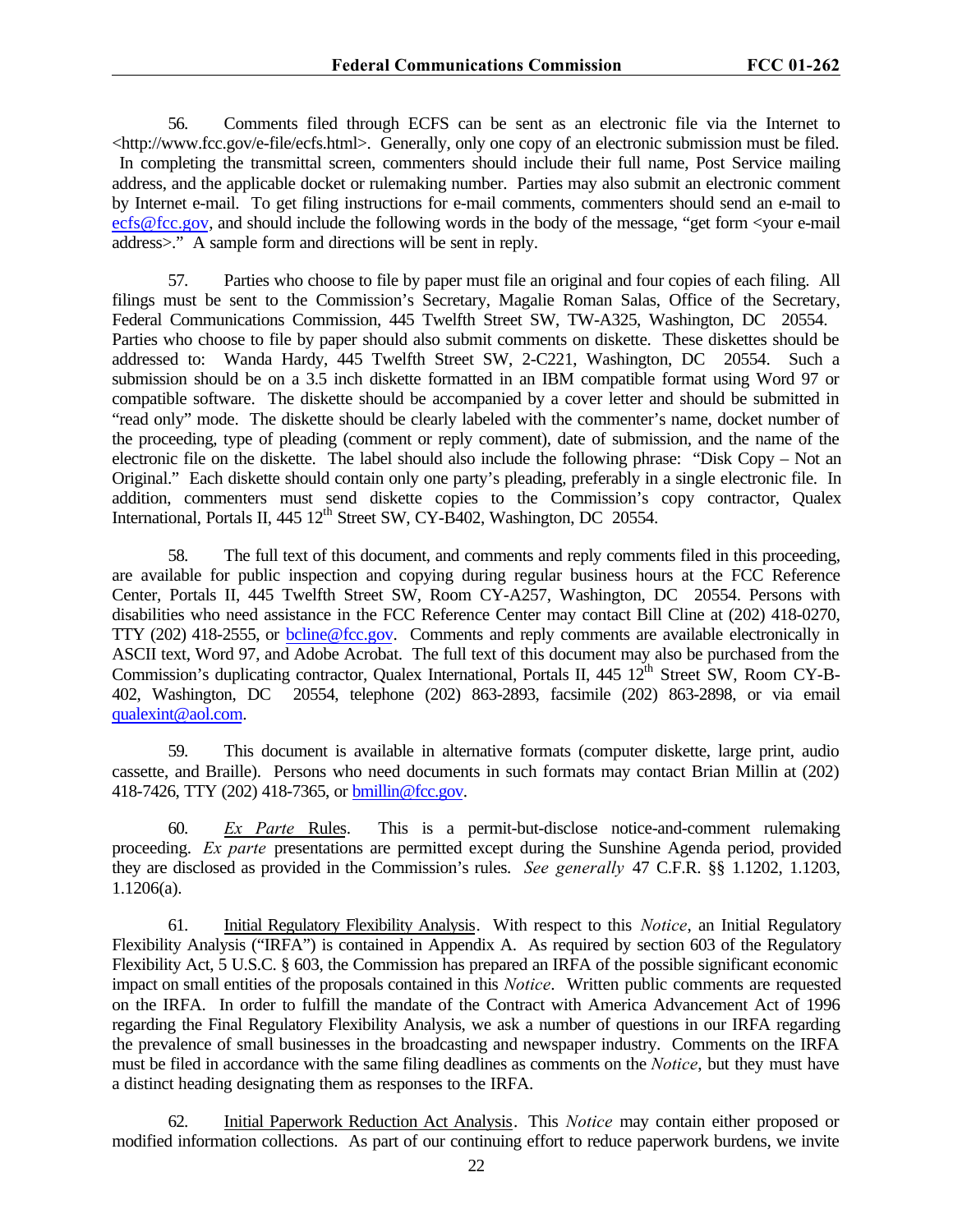the public to take this opportunity to comment on the information collections contained in this *Notice*, as required by the Paperwork Reduction Act of 1996. Public and agency comments are due at the same time as other comments on the *Notice*. Comments should address: (a) whether the proposed collection of information is necessary for the proper performance of the functions of the Commission, including whether the information shall have practical utility; (b) ways to enhance the quality, utility, and clarify of the information collected; (c) ways to minimize the burden of the collection of information on the respondents, including the use of automated collection techniques or other forms of information technology. In addition to filing comments with the Secretary, a copy of any comments on information collections contained in this *Notice* should be submitted to Judy Boley, Federal Communications Commission, 445 Twelfth Street SW, 1-C804, Washington, DC 20554, or over the Internet to jboley@fcc.gov and to Edward Springer, OMB Desk Officer,  $10236$  NEOB,  $725 \frac{17}{th}$  Street NW, Washington, DC 20503, or over the Internet to edward.springer@omb.eop.gov.

63. Additional Information. For additional information, contact Eric J. Bash, Mass Media Bureau, Policy and Rules Division, (202) 418-2130 or ebash@fcc.gov.

### **ORDERING CLAUSES**

64. Accordingly, IT IS ORDERED that, pursuant to the authority contained in sections 1, 2(a), 4(i), 303, 307, 309, and 310 of the Communications Act of 1934, as amended, 47 U.S.C. §§ 151, 152(a), 154(i), 303, 307, 309, and 310, and section 202(h) of the Telecommunications Act of 1996, this *Notice of Proposed Rulemaking* is ADOPTED.

65. IT IS FURTHER ORDERED that the Commission's Consumer Information Bureau, Reference Information Center, SHALL SEND a copy of this *Notice*, including the Initial Regulatory Flexibility Analysis, to the Chief Counsel for Advocacy of the Small Business Administration.

66. IT IS FURTHER ORDERED that MM Docket No. 96-197 (Newspaper/Radio Cross-Ownership Waiver Policy) is TERMINATED.

### FEDERAL COMMUNICATIONS COMMISSION

Magalie Roman Salas Secretary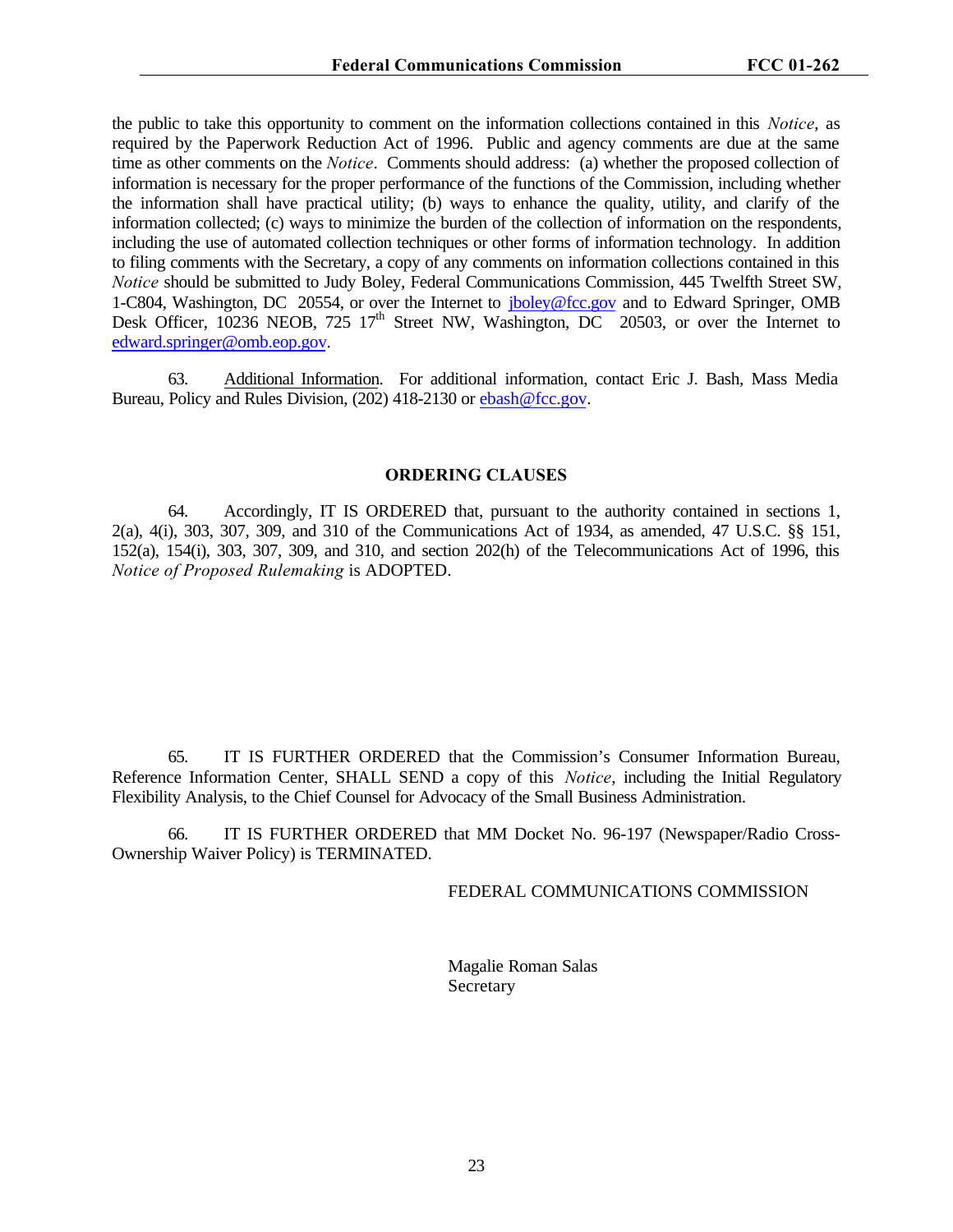# **APPENDIX A**

### **INITIAL REGULATORY FLEXIBILITY ANALYSIS**

As required by the Regulatory Flexibility Act of 1980, as amended  $(RFA)$ , the Commission has prepared this present Initial Regulatory Flexibility Analysis (IRFA) of the possible significant economic impact on a substantial number of small entities the policies and rules proposed in this *Notice of Proposed Rulemaking (Notice).* Written public comments are requested on this IRFA. Comments must be identified as responses to the IRFA and must be filed by the deadlines for comments on the *Notice* provided above in paragraph 55. The Commission will send a copy of the *Notice*, including this IRFA, to the Chief Counsel for Advocacy of the Small Business Administration (SBA). *See* 5 U.S.C. § 603(a). In addition, the *Notice* and IRFA (or summaries thereof) will be published in the Federal Register. *See id*.

# **A. Need for, and Objectives of, the Proposed Rules**

The goal of this proceeding is to consider possible revisions to the newspaper/broadcast crossownership rule, which prohibits common ownership of broadcast stations and newspapers within the same geographic area. The Commission adopted the rule in 1975 to preserve a diversity of information sources for the public. At that time, there were fewer local media outlets than there are today. The rule in its current form therefore may no longer be necessary to achieve its intended public interest benefits in certain circumstances. The Commission thus committed last year to initiate this proceeding

### **B. Legal Basis**

Authority for the actions proposed in the *Notice* may be found in sections 1, 2(a), 4(i), 303, 307, 309 and 310 of the Communications Act of 1934, as amended, 47 U.S.C. §§ 151, 152(a), 154(i), 303, 307, 309 and 310, and section 202(h) of the Telecommunications Act of 1996.

# **C. Description and Estimate of the Number of Small Entities to Which the Proposed Rules Will Apply**

The RFA directs agencies to provide a description of, and, where feasible, an estimate of the number of small entities that may be affected by the proposed rules, if adopted.<sup>2</sup> The RFA defines the term "small entity" as having the same meaning as the terms "small business," "small organization," and "small governmental jurisdiction."<sup>3</sup> In addition, a small business concern is one which: (1) is independently owned and operated; (2) is not dominant in its field of operation; and (3) satisfies any additional criteria established by the SBA.<sup>4</sup>

 1 *See* 5 U.S.C. § 603(3). The RFA, *see* 5 U.S.C. § 601 *et. seq*. has been amended by the Contract With America Advancement Act of 1996, Pub. L. No. 104-121, 110 Stat. 847 (1996) (CWAAA). Title II of the CWAAA is the Small Business Regulatory Enforcement Fairness Act of 1996 (SBREFA).

 $2^2$  5 U.S.C. § 603(b)(3).

 $3^3$  *Id*. at § 601(6).

<sup>4</sup> *Small Business Act*, 15 U.S.C. § 632.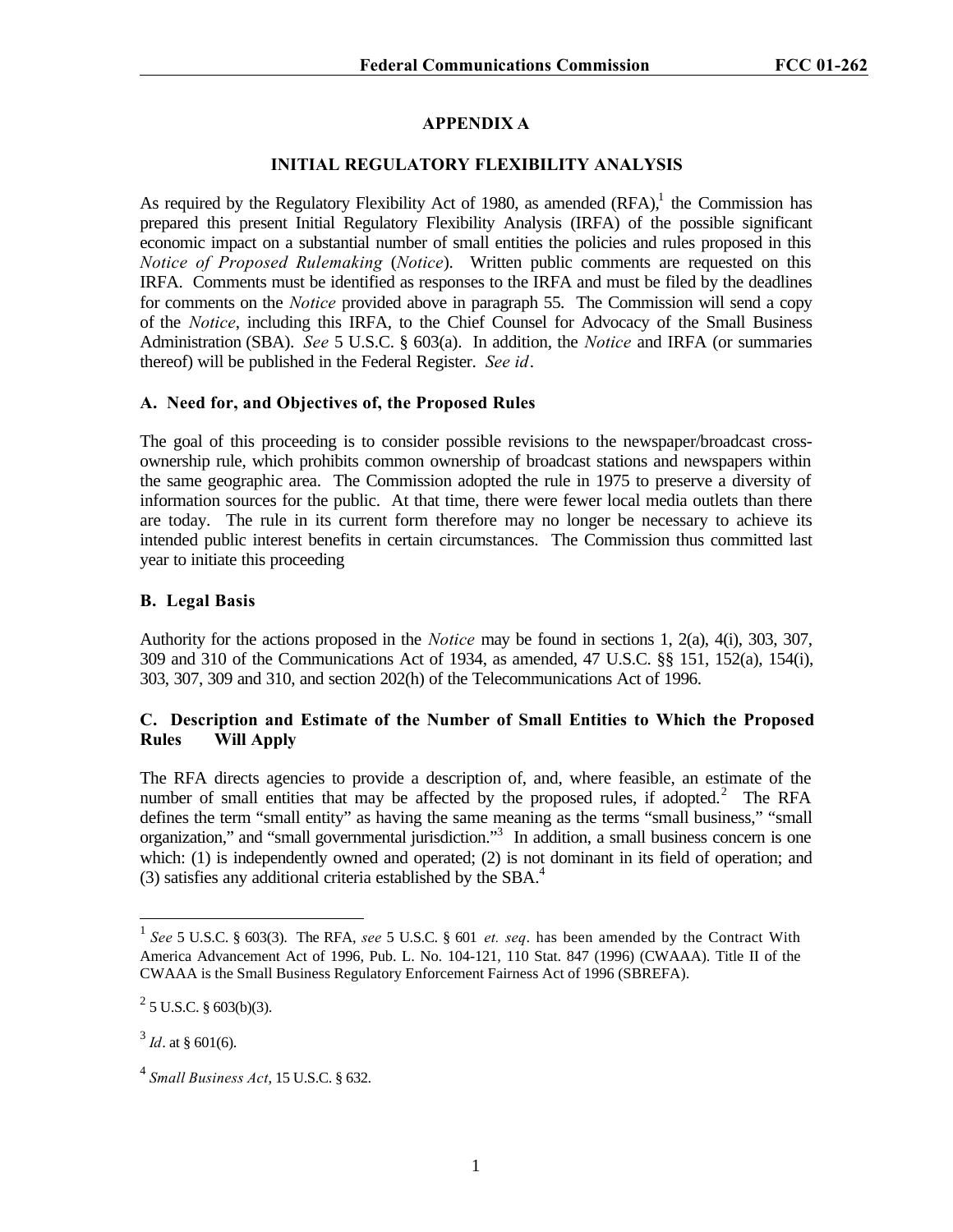The newspaper/broadcast cross-ownership rule applies to daily newspapers and broadcast stations. As set forth in the *Notice*, as of the year 2000, there were 1,422 daily newspapers published.<sup>5</sup> The SBA defines a newspaper publisher with less than 500 employees as a small business.<sup>6</sup> According to the 1992 Economic Census, only 138 newspaper publishers had less than 500 or more employees. The data does not distinguish between newspaper publishers that publish daily and those that publish less frequently, and the latter are more likely to be small businesses than the former because of the greater expense to publish daily. Thus, since the newspaper/broadcast cross-ownership rule applies only to daily newspapers, it is likely that less than 138 small newspaper publishers would be affected by the rule.

As set forth in the *Notice*, as of June 30, 2001, the Commission had licensed 1,678 full-power TV stations, 2,396 low power TV stations, and 232 Class A TV stations.<sup>7</sup> The SBA defines television broadcasting establishments that have \$10.5 million or less in annual receipts as a small business. $8$  According to Commission staff review of the BIA Publications, Inc., Master Access Television Analyzer Database on March 14, 2001, fewer than 800 commercial television broadcast stations have revenues of \$10.5 million or less. We note, however, that under SBA's definition, revenues of affiliates that are not television stations should be aggregated with the television station revenues in determining whether a concern is small. Our estimate, therefore, likely overstates the number of small entities that might be affected by any changes to the newspaper/broadcast crossownership rule, because the revenue figure on which it is based does not include or aggregate revenues from non-television affiliated companies.

As set forth in the *Notice*, as of June 30, 2001, the Commission had licensed 12,392 radio stations.<sup>9</sup> The SBA defines a radio station that has \$5 million or less in annual receipts as a small business.<sup>10</sup> According to Commission staff review of BIA Publications Inc. Master Access Radio Analyzer Database on March 14, 2001, about 10,400 commercial radio stations have revenue of \$5 million or less. We note, however, that many radio stations are affiliated with much larger corporations with much higher revenue. Our estimate, therefore, likely overstates the number of small entities that might be affected by any changes to the newspaper/broadcast cross-ownership rule.

# **D. Description of Projected Recording, Recordkeeping, and Other Compliance Requirements**

We anticipate that none of the proposals presented in the *Notice* will result in an increase to the reporting and recordkeeping requirements of broadcast stations or newspapers.

 5 *See Notice* at ¶ 10.

<sup>&</sup>lt;sup>6</sup> NAIC Code 511110.

<sup>7</sup> *See Notice* at ¶ 9.

<sup>8</sup> NAIC Code 513120.

<sup>9</sup> *See Notice* at ¶ 9.

 $10$  NAIC Code 513112.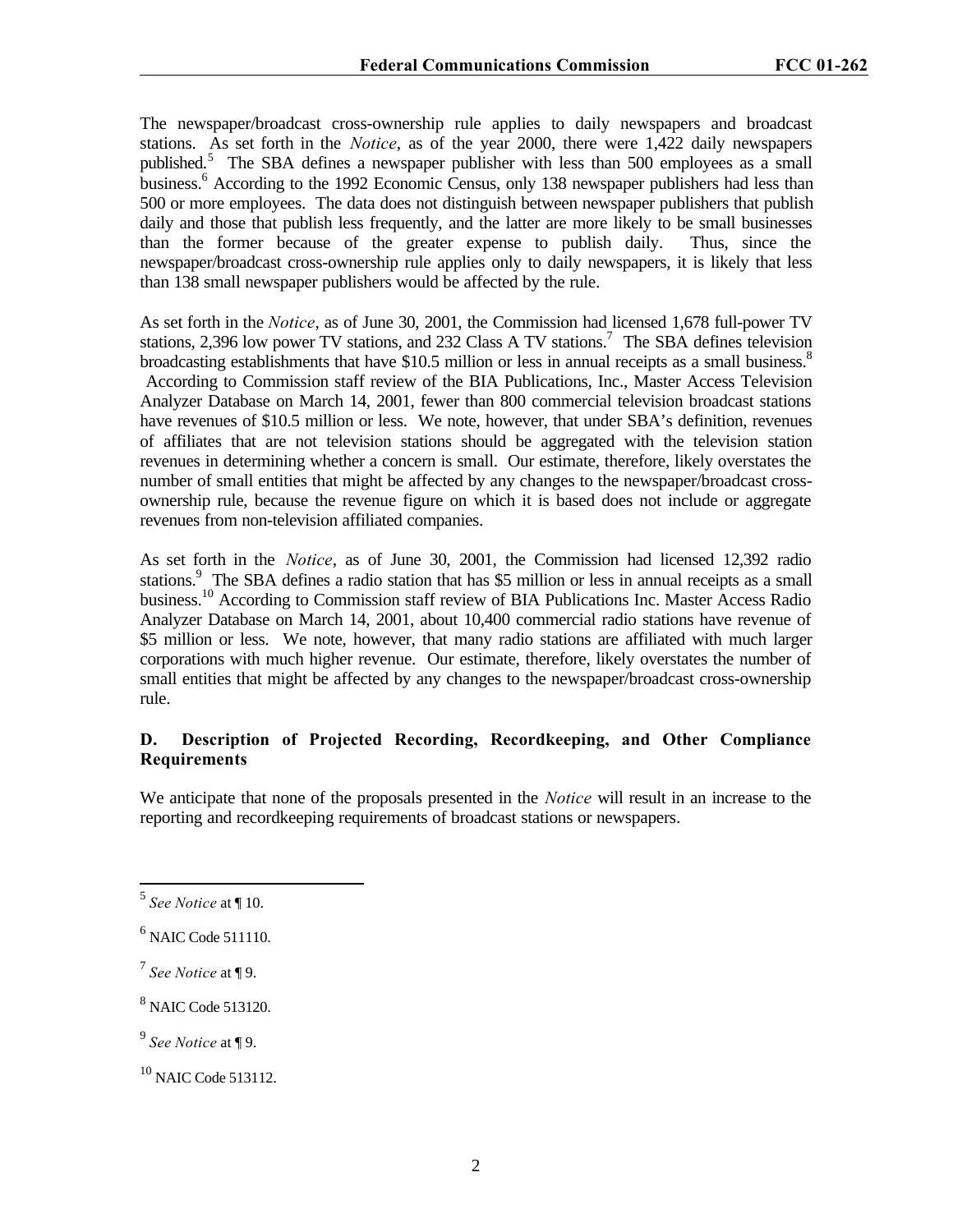# **E. Steps Taken to Minimize Significant Economic Impact on Small Entities, and Significant Alternatives Considered**

The RFA requires an agency to describe any significant, specifically small business, alternatives that it has considered in reaching its proposed approach, which may include the following four alternatives (among others): (1) the establishment of differing compliance or reporting requirements or timetables that take into account the resources available to small entities; (2) the clarification, consolidation, or simplification of compliance or reporting requirements under the rule for small entities; (3) the use of performance, rather than design, standards; and (4) an exemption from coverage of the rule, or any part thereof, for small entities.<sup>11</sup>

This *Notice* invites comment on a number of alternatives to modify or eliminate the newspaper/broadcast cross-ownership rule. The Commission will also consider additional significant alternatives developed in the record.

With respect to modification of the rule, the *Notice* proposes five specific options. First, the Commission might redefine the geographic area in which the rule operates to allow broadcast stations and newspapers to combine if they are in different markets, without regard to whether the station's service contour encompasses the newspaper's city of publications (the current standard). This option might permit more entities, including small newspapers and stations, to combine. In the second option, the "market concentration" standard, the Commission would allow newspapers and stations to combine, provided their combined market share would not exceed a defined limit. Under the third option, the "voice count" standard, the Commission would permit combinations so long as a certain number of independently owned media "voices" would remain in the market. The fourth option would combine the "market concentration" and the "voice count" standards. In each of these several options, the Commission would limit the number and type of combinations in any market to ensure that no market participant attains unconstrained or unrivaled market power or otherwise controls the information sources available. These options would thus permit some smaller businesses to combine to realize economic efficiencies and strengthen their ability to compete, but at the same time ensure that the markets in which they operate do not become too concentrated. Under the fifth option, the Commission would permit newspapers and stations to combine, subject to a structural separations approach. This would permit newspapers and stations to combine and realize economic efficiencies but preserve editorial diversity.

In addition to, or as an alternative to, modifying the current rule, the circumstances under which the newspaper/broadcast cross-ownership rule should be waived could be enhanced. In particular, the *Notice* seeks comment on whether a waiver should be granted if one of the parties to the combination has failed, is failing, or if a new service would result. This would benefit small entities that wish to combine with another in order to save their business, compete more efficiently, or better realize economic efficiencies through economies of scale.

As an alternative to modifying the current rule and/or adding to the list of circumstances under which the rule should be waived, the rule could be eliminated entirely. The *Notice* seeks comment on this alternative. Under this alternative, entities, including small entities, would be subject only to the antitrust laws and the Commission's general public interest review when granting, renewing or transferring a license.

 $^{11}$  5 U.S.C. § 603(c).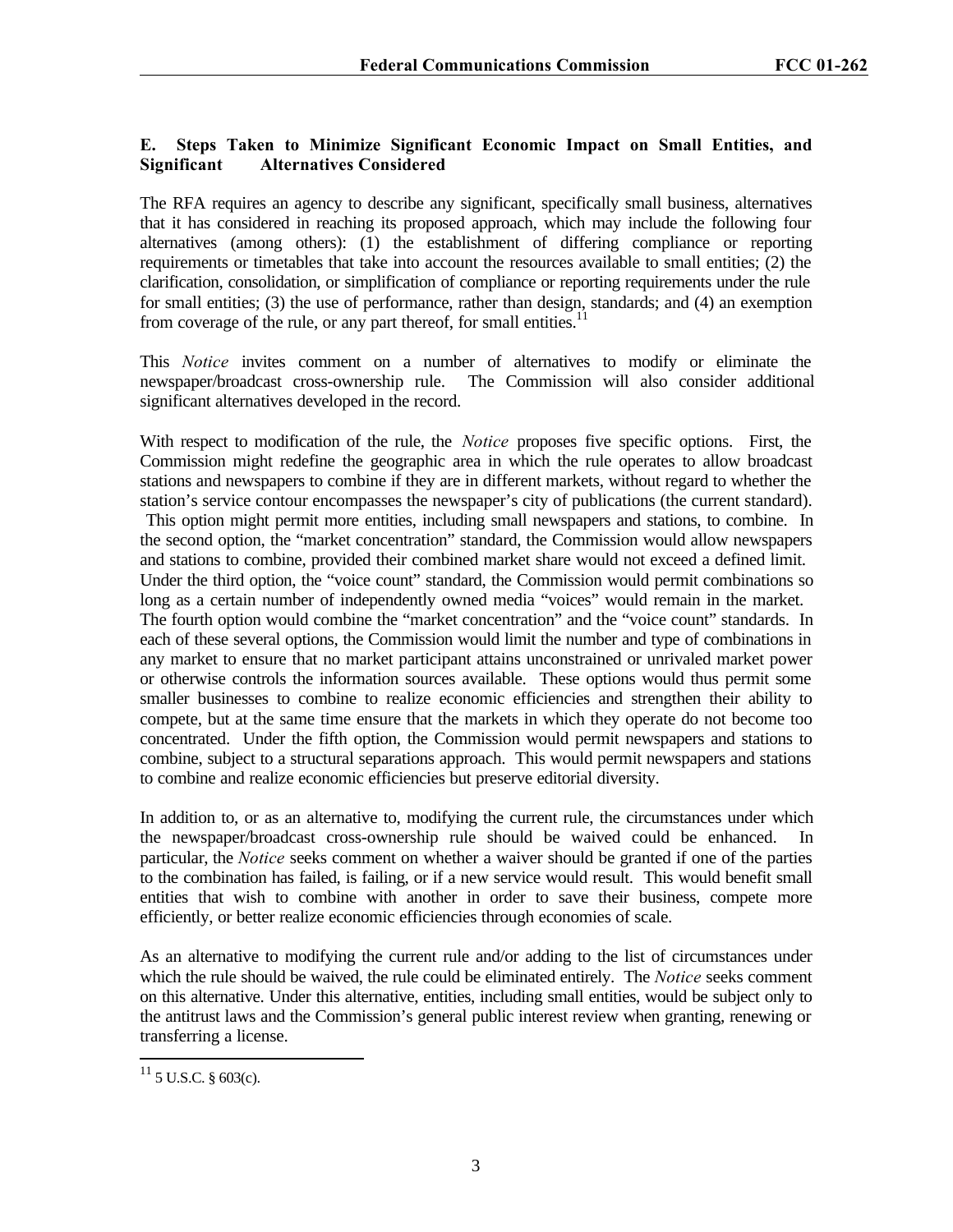# **F. Federal Rules that May Duplicate, Overlap, or Conflict with the Proposed Rule** s

The rules under consideration in this proceeding do not overlap, duplicate, or conflict with any other rules.